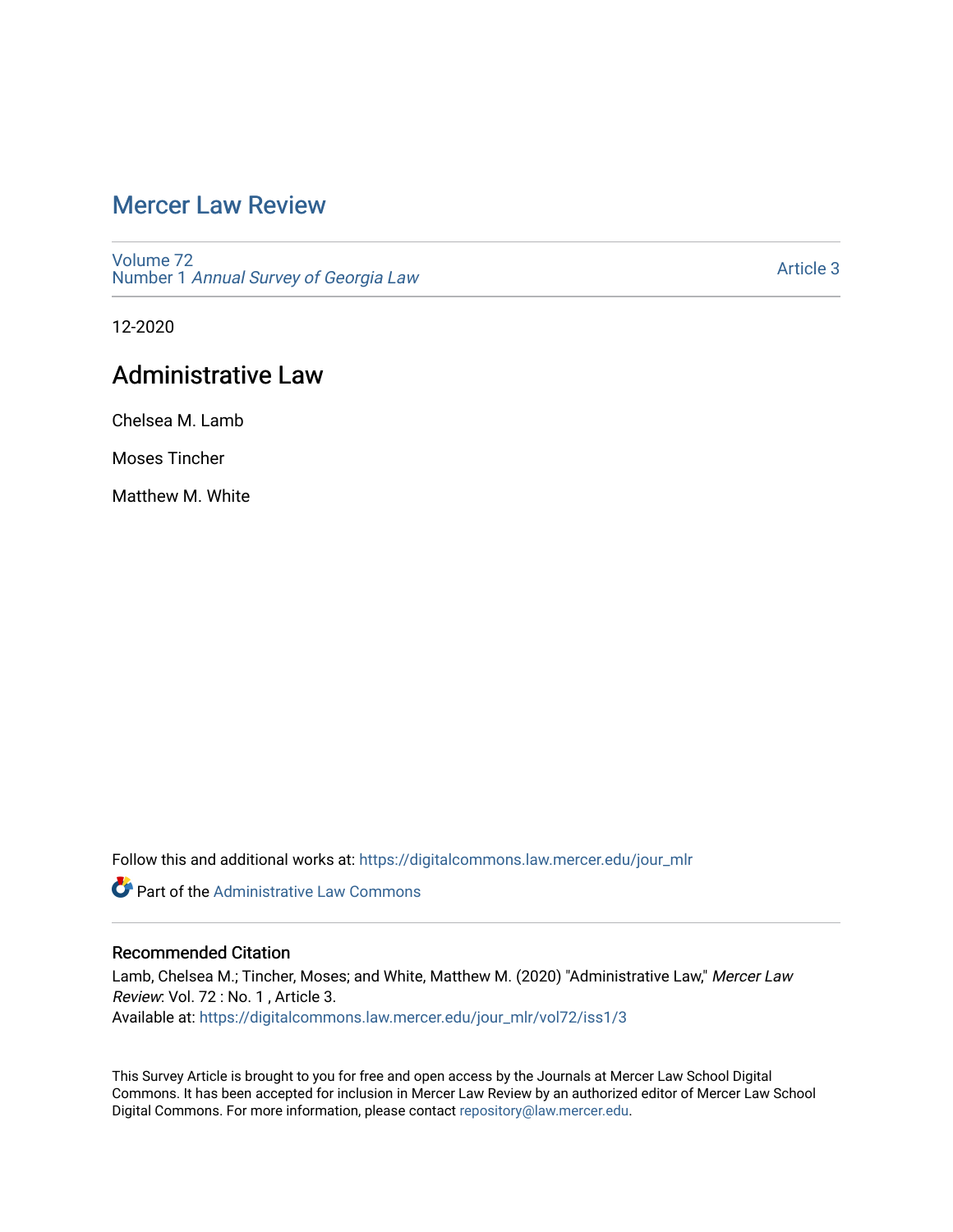# **Administrative Law**

## **by Chelsea M. Lamb[\\*](#page-1-0)**

## **Moses Tincher[\\*\\*](#page-1-1)**

## **and Matthew M. White\*\*\***

### I. INTRODUCTION

This Article surveys cases from the Georgia Supreme Court and the Georgia Court of Appeals from June 1, 2019, through May 31, 2020, in which principles of administrative law were a central focus of the case.<sup>[1](#page-1-2)</sup> Exhaustion of remedies will be the first topic discussed, followed by a review of decisions by administrative agencies, followed by cases discusses administrative scope of authority, with statutory construction to follow. The Article will conclude with cases discussing the standard of review of decisions by administrative agencies.

#### II. EXHAUSTION OF ADMINISTRATIVE REMEDIES

In *Amazing Amusements Group, Inc. v. Wilson*,<sup>[2](#page-1-3)</sup> the Georgia Court of Appeals held O.C.G.A.  $\S 50-27-76(a)^3$  $\S 50-27-76(a)^3$  did not permit Amazing Amusements Group, Inc. (AAG) to bypass administrative exhaustion requirements before seeking judicial review of the Georgia Lottery

### 1

<span id="page-1-0"></span><sup>∗</sup> Associate, Troutman Pepper Hamilton Sanders LLP, Atlanta, Georgia. University of Georgia (B.A., 2010); Mercer University School of Law (J.D., 2015). Member, State Bar of Georgia.

<span id="page-1-1"></span><sup>\*\*</sup> Associate, Troutman Pepper Hamilton Sanders LLP, Atlanta, Georgia. Emory University (B.A., 2014); Mercer University School of Law (J.D., 2017). Member, State Bar of Georgia.

<sup>\*\*\*</sup> Associate, Troutman Pepper Hamilton Sanders LLP, Atlanta, Georgia. University of Georgia (B.A., 2016); Mercer University School of Law (J.D., 2019). Member, State Bar of Georgia.

<span id="page-1-4"></span><span id="page-1-3"></span><span id="page-1-2"></span><sup>1</sup> For an analysis of administrative law during the prior survey period, see Alan Gregory Poole, Jr. & Chelsea M. Lamb, *Administrative Law, Annual Survey of Georgia Law*, 71 MERCER L. REV. 1 (2019).

<sup>2</sup> 353 Ga. App. 256, 835 S.E.2d 781 (2019).

<sup>3</sup> O.C.G.A. § 50-27-76(a) (2019).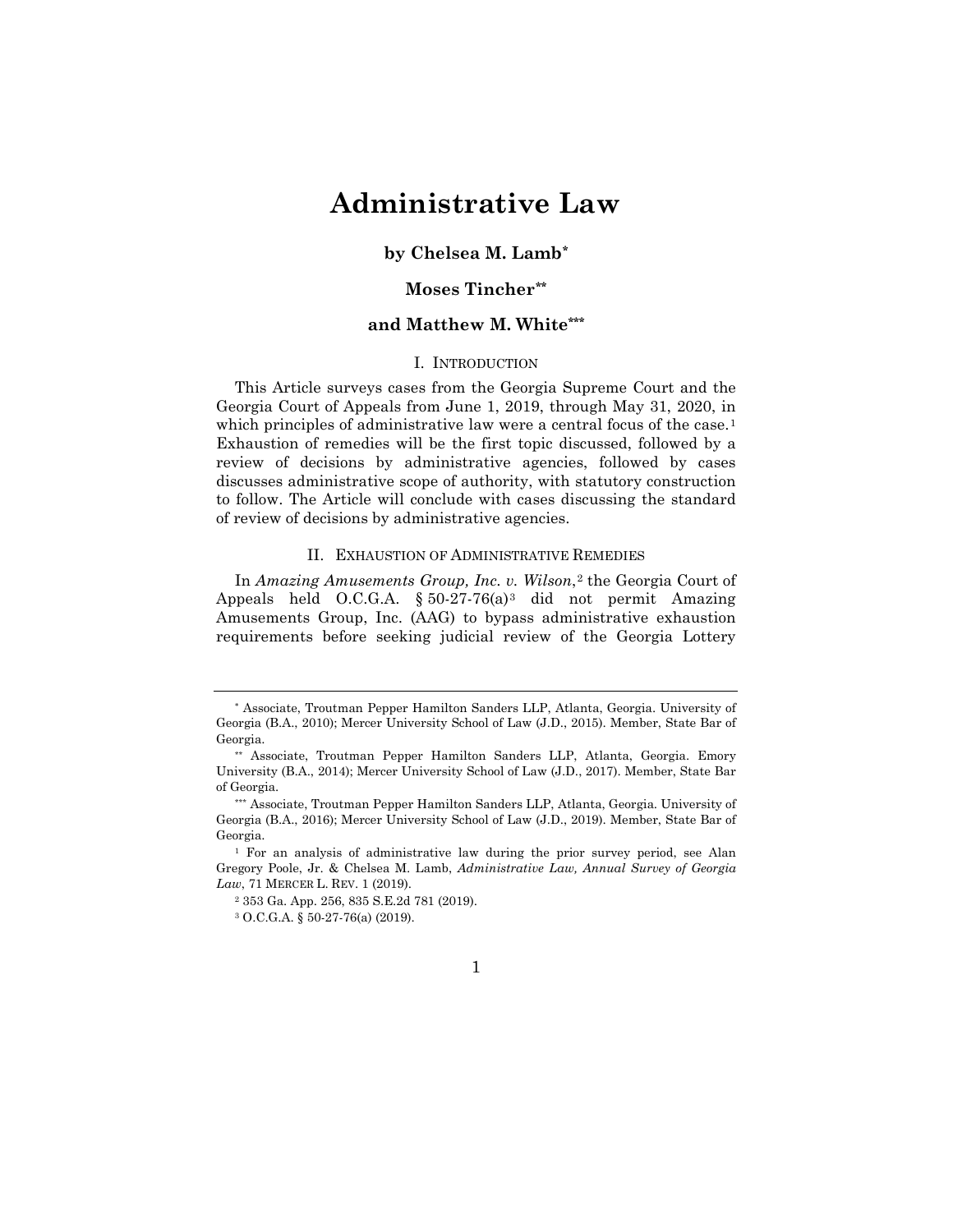Corporation's (GLC) decision.[4](#page-2-0) AAG held a master license issued by the GLC, which provided AAG with a license to lease coin operated amusement machines (COAMs) to licensed retail businesses.<sup>[5](#page-2-1)</sup> In 2016, the GLC issued a citation to AAG alleging violations of GLC's rules, which AAG contested. Thereafter, a hearing officer conducted a three-day evidentiary hearing with both parties present and represented by counsel. The hearing officer considered the evidence presented and issued a twenty-seven page "Executive Order" listing his findings, analysis, and conclusions. The Executive Order revoked AAG's master license for ten years, revoked any other business licenses, and fined AAG  $$75,000$ .<sup>[6](#page-2-2)</sup> Rather than pursue an appeal of the hearing officer's decision available under GLC Rule 13.2.1,[7](#page-2-3) AAG filed a petition in the Superior Court of Fulton County seeking a writ of certiorari under O.C.G.A. § 5-4-1[8](#page-2-4) and judicial review under O.C.G.A.  $\S 50-27-76(a)$ ,<sup>[9](#page-2-5)</sup> and the GLC filed a motion to dismiss the petition.<sup>[10](#page-2-6)</sup> The superior court granted the GLC's motion to dismiss and denied AAG's motion for reconsideration. AAG then sought discretionary review with the court of appeals, which was granted.<sup>[11](#page-2-7)</sup>

On appeal, AAG argued that based on the language of O.C.G.A. § 50-27-76(a) any and all actions by the GLC or its Chief Executive Officer are appealable to the superior court at any time, regardless of whether the decision was appealed at the agency level.<sup>[12](#page-2-8)</sup> The GLC's rules state that "[a] party must follow the intra-agency appeal procedure as outlined in this Rule. The failure of a party to follow such appeal procedure shall constitute a waiver of its appeal rights."[13](#page-2-9) On the other hand, O.C.G.A. § 50-27-76(a) provides that an "[a]ppeal by an affected person from all actions of the [GLC] or chief executive officer shall be to the Superior Court of Fulton County. The review shall be conducted by the court and shall be confined to the record."[14](#page-2-10) AAG

<sup>10</sup> *Amazing Amusements Group, Inc.*, 353 Ga. App. at 257, 835 S.E.2d at 783.

<sup>11</sup> *Id.* at 257, 835 S.E.2d at 783.

<sup>4</sup> *Amazing Amusements Group, Inc.*, 353 Ga. App. at 256–57, 835 S.E.2d at 782.

<sup>5</sup> *Id*. at 256, 835 S.E.2d at 783.

<sup>6</sup> *Id*. at 256–57, 835 S.E.2d at 783.

<span id="page-2-4"></span><span id="page-2-3"></span><span id="page-2-2"></span><span id="page-2-1"></span><span id="page-2-0"></span><sup>7</sup> *Georgia Lottery Commission Coin Operated Amusement Machines*, GLC Rule 13.2.1, https://www.gacoam.com/API/Documents/Document?documentID=191#:~:text=RU%2013. 2.1%20APPLICABILITY&text=(2)%20Administrative%20hearings%20will%20be,a%20re asonable%20period%20of%20time. (last visited September 23, 2020).

<sup>8</sup> O.C.G.A. § 5-4-1 (2019).

<sup>9</sup> O.C.G.A. § 50-27-76(a) (2019).

<sup>12</sup> *Id*. at 258, 835 S.E.2d at 783–84; O.C.G.A. § 50-27-76(a) (2019).

<span id="page-2-10"></span><span id="page-2-9"></span><span id="page-2-8"></span><span id="page-2-7"></span><span id="page-2-6"></span><span id="page-2-5"></span><sup>13</sup> *Amazing Amusements Group, Inc.*, 353 Ga. App. at 259, 835 S.E.2d at 784 (quoting GLC Rule 13.2.5.)

<sup>14</sup> O.C.G.A. § 50-27-76(a) (2019).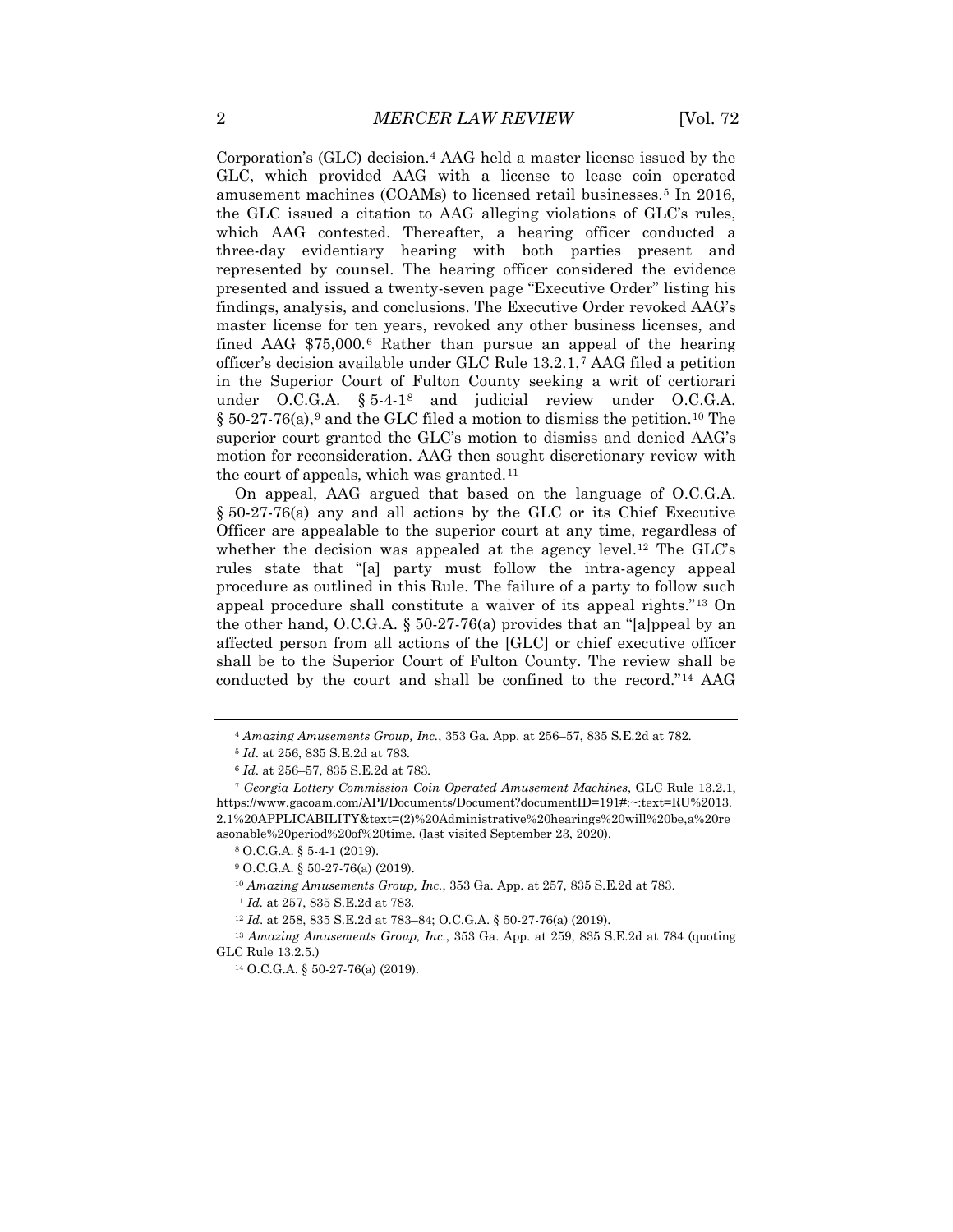contended that "all actions" should be read in the broadest sense, regardless if the action is final, temporary, pending, or otherwise, and thus, AAG did not have to engage in the appeal process required by the GLC's rules.[15](#page-3-0) AAG reasoned that because the language in the GLC's rules conflicted with the statutory language of O.C.G.A. § 50-27-76(a), the GLC's rules must yield to the statutory language.[16](#page-3-1) The Supreme Court of Georgia, however, disagreed and held that AAG failed to exhaust its administrative remedies as required by the GLC's rules.<sup>[17](#page-3-2)</sup>

In reviewing the GLC's rules and the statutory language, the supreme court noted that because "all actions" is not defined by the statute, the court must "presume the statute was enacted by the legislation with full knowledge of existing condition of the law."[18](#page-3-3) The legislature authorized the GLC to establish the intra-agency appeal process and did not limit the exclusivity of the administrative remedy.[19](#page-3-4) In addition, the supreme court determined that reading O.C.G.A. § 50-27-76 in the manner AAG requested would render meaningless other statutes applicable to the GLC's authority and the process for aggrieved parties to challenge certain GLC actions.[20](#page-3-5) Thus, the supreme court held the phrase "all actions" must be read in conjunction with "the statutory provisions that authorize parties to challenge GLC actions and the statutory provisions that authorize the GLC to establish an appeal process for those."[21](#page-3-6) Moreover, the supreme court stated that this determination upholds long-standing Georgia law that requires parties aggrieved by a state agency's decision to raise all issues before the agency and exhaust all available administrative remedies.<sup>[22](#page-3-7)</sup> "[B]ecause AAG failed to exhaust the required administrative remedies available to it," the supreme court upheld the superior court's dismissal of AAG's petition for review.[23](#page-3-8)

In *Amusement Leasing, Inc. v. Georgia Lottery Corporation*,<sup>[24](#page-3-9)</sup> the Georgia Court of Appeals held Amusement Leasing, Inc. (Amusement Leasing) could directly appeal the trial court's dismissal of a petition for review of the GLC's decision, but Amusement Leasing failed to exhaust

<sup>15</sup> *Amazing Amusements Group, Inc.*, 353 Ga. App. at 258, 835 S.E.2d at 784.

<sup>16</sup> *Id*. at 260, 835 S.E.2d at 784–85.

<sup>17</sup> *Id*. at 263, 835 S.E.2d at 787.

<span id="page-3-7"></span><span id="page-3-6"></span><span id="page-3-5"></span><span id="page-3-4"></span><span id="page-3-3"></span><span id="page-3-2"></span><span id="page-3-1"></span><span id="page-3-0"></span><sup>18</sup> *Id.* at 260, 835 S.E2d at 785 (quoting City of Atlanta v. City of College Park, 292 Ga. 741, 744, 741 S.E.2d 147 (2013)).

<sup>19</sup> *Id.* at 261, 835 S.E.2d at 785–86.

<sup>20</sup> *Id.* at 262, 835 S.E.2d at 786.

<span id="page-3-8"></span><sup>21</sup> *Id.*

<sup>22</sup> *Id.*

<sup>23</sup> *Id*. at 263, 835 S.E.2d at 787.

<span id="page-3-9"></span><sup>24</sup> 352 Ga. App. 243, 834 S.E.2d 330 (2019).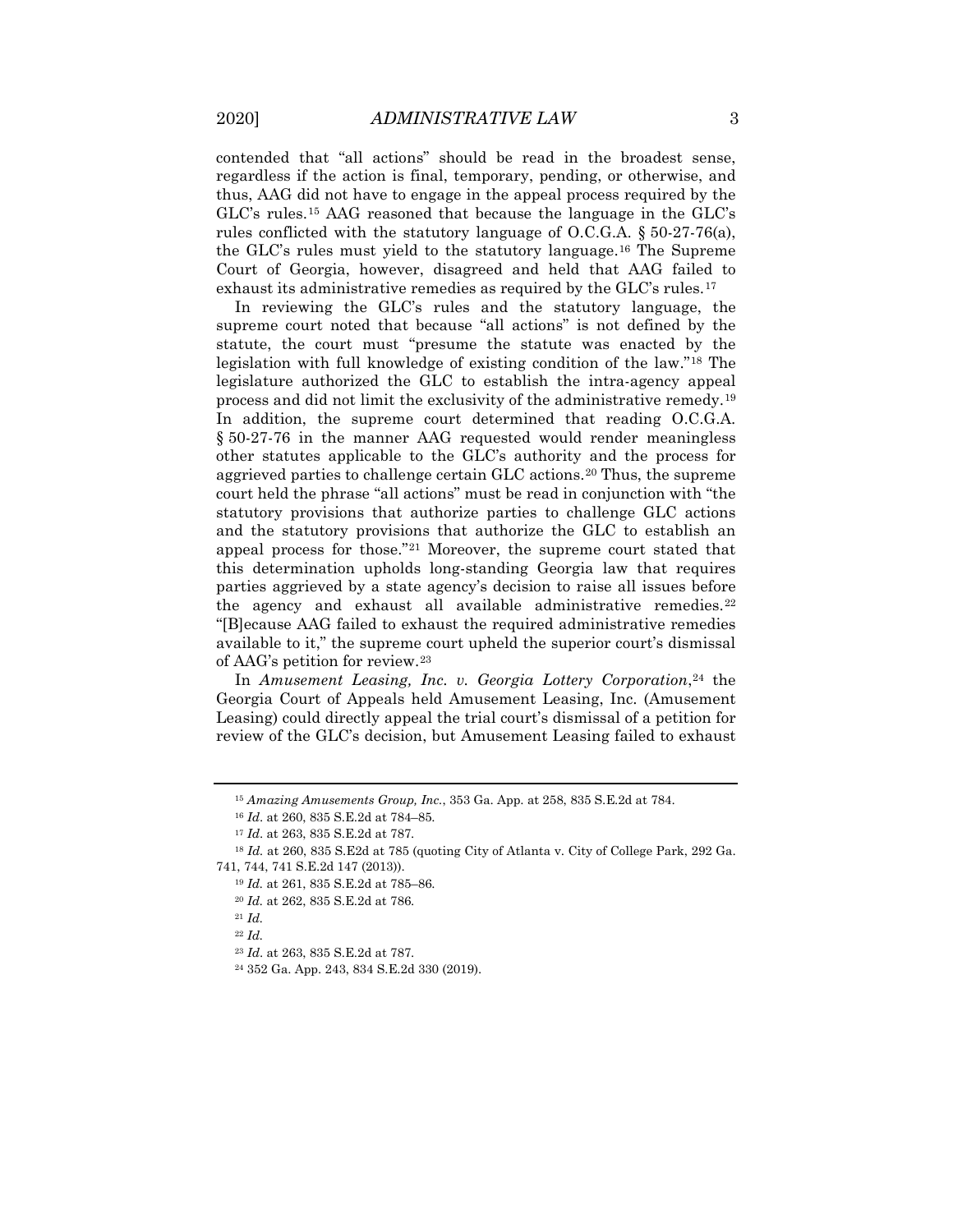administrative remedies.[25](#page-4-0) Amusement Leasing held a master license issued by the GLC to operate COAMs in Georgia. In 2016, the GLC issued three citations to Amusement Leasing for violations of the GLC's rules and COAM laws, which Amusement Leasing contested. Thereafter, a GLC-appointed hearing officer conducted an evidentiary hearing. The hearing officer issued an executive order finding Amusement Leasing violated the GLC's rules and COAM laws, revoking Amusement Leasing's master license, and fining Amusement leasing \$10,000. Amusement Leasing filed a timely request for reconsideration with the hearing officer. The hearing officer issued a "Reconsideration Order," denying the request. Over a year after receiving the Reconsideration Order, Amusement Leasing filed an untimely motion for review with the Chief Executive Officer (CEO) of the GLC. The motion for review was ultimately deemed denied under the GLC rules.[26](#page-4-1) After this denial, Amusement Leasing filed a petition for judicial review in the Superior Court of Fulton County, arguing in part that the GLC erred in revoking its master license. The superior court dismissed Amusement Leasing's petition for failure to exhaust administrative remedies, and Amusement Leasing filed a notice of appeal from that order to the Georgia Court of Appeals.[27](#page-4-2)

In response, the GLC filed a motion to dismiss the direct appeal, arguing Amusement Leasing failed to follow the discretionary application procedure required by O.C.G.A.  $\S 5-6-35(a)^{28}$  $\S 5-6-35(a)^{28}$  $\S 5-6-35(a)^{28}$  to obtain appellate review.<sup>[29](#page-4-4)</sup> O.C.G.A.  $\S 5$ -6-35(a) outlines several categories of trial courts for which an application for discretionary review is required, including "[a]ppeals from decisions of the superior courts reviewing decisions of . . . state and local administrative agencies."[30](#page-4-5) The court of appeals dismissed the GLC's motion, holding Amusement Leasing was permitted to file a direct appeal from the superior court's final order pursuant to O.C.G.A.  $\S 5.6.34^{31}$  $\S 5.6.34^{31}$  $\S 5.6.34^{31}$  "because the General Assembly has expressly provided that the GLC is not to be treated as a state agency."[32](#page-4-7) As such, the GLC's motion to dismiss the appeal was denied.[33](#page-4-8)

<span id="page-4-1"></span><span id="page-4-0"></span><sup>25</sup> *Id*. at 243–44, 834 S.E.2d at 331.

<sup>27</sup> *Id.* at 244, 834 S.E.2d at 331–32.

<sup>28</sup> O.C.G.A. § 5-6-35(a) (2019).

<sup>29</sup> *Amusement Leasing, Inc.*, 352 Ga. App. at 244–45, 834 S.E.2d at 332.

<sup>30</sup> O.C.G.A. § 5-6-35(a)(1) (2019).

<sup>31</sup> O.C.G.A. § 5-6-34 (2019).

<span id="page-4-8"></span><span id="page-4-7"></span><span id="page-4-6"></span><span id="page-4-5"></span><span id="page-4-4"></span><span id="page-4-3"></span><span id="page-4-2"></span><sup>32</sup> *Amusement Leasing, Inc.*, 352 Ga. App. at 245, 834 S.E.2d at 332 (citing O.C.G.A. § 50-27-4); O.C.G.A. § 5-6-34.

<sup>33</sup> *Amusement Leasing, Inc.*, 352 Ga. App. at 247, 834 S.E.2d at 333.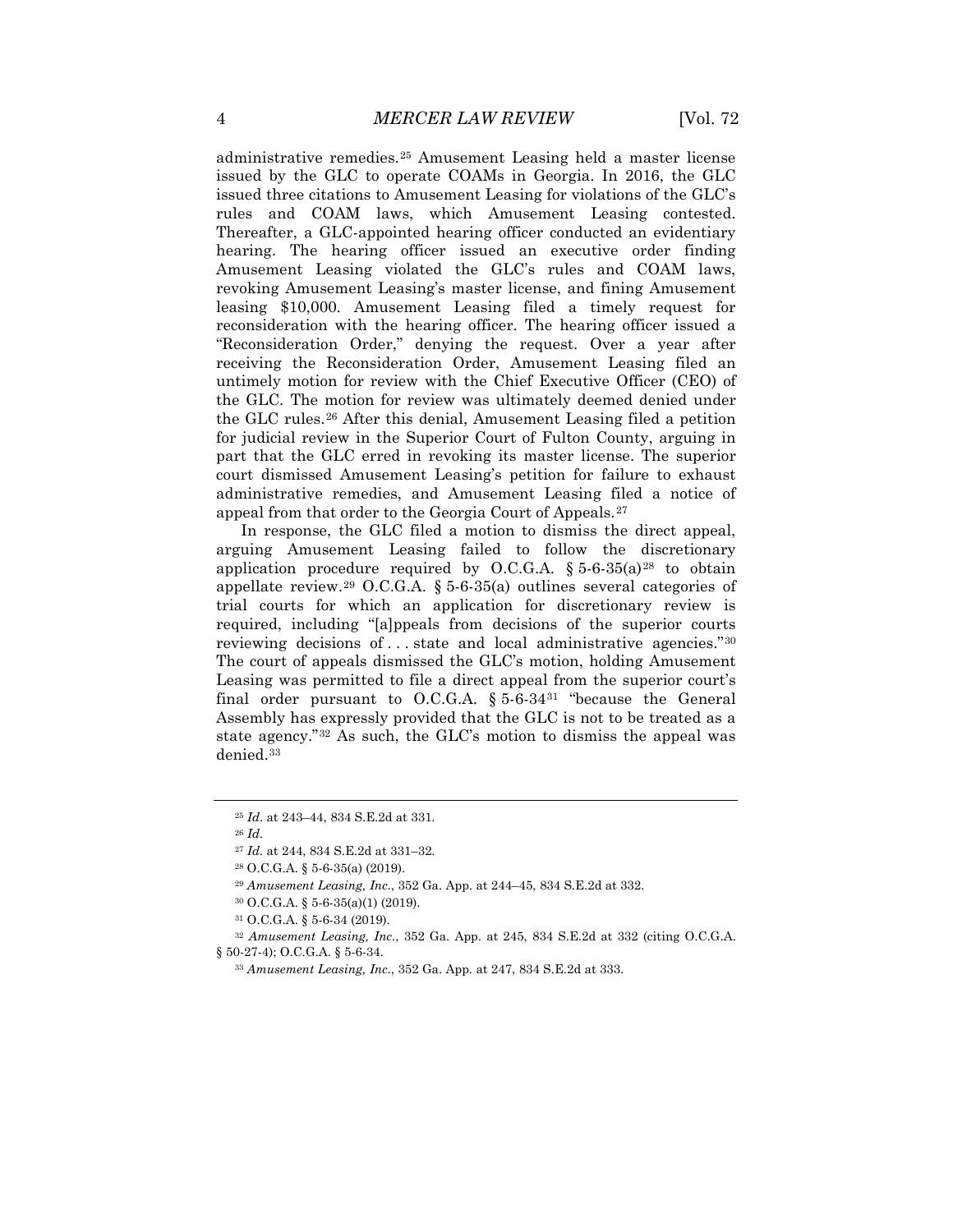Nonetheless, the court of appeals upheld the superior court's order and dismissed Amusement Leasing's appeal for failure to exhaust available administrative remedies.[34](#page-5-0) Under the GLC's rules, an aggrieved party seeking relief from a hearing officer's executive order "must follow a two-step appeal procedure within the GLC, including requesting reconsideration from the hearing officer and then moving for review by the GLC's CEO."[35](#page-5-1) Failure to follow this procedure within the applicable timelines provided by the GLC will result in a waiver of appeal rights.[36](#page-5-2) Here, Amusement Leasing filed a timely request for reconsideration but failed to file a motion for review with the GLC's CEO within the ten-day timeframe. Thus, the court of appeals held that by failing to comply with the mandatory deadline provided by the GLC's rule, Amusement Leasing failed to exhaust its available administrative remedies before seeking review in the superior court.[37](#page-5-3)

#### III. REVIEW OF DECISIONS MADE BY ADMINISTRATIVE AGENCIES

In *Cobb Hospital, Inc. v. Georgia Department of Community Health*,[38](#page-5-4) the Supreme Court of Georgia held the Georgia Department of Community Health (DCH) Commissioner was not required to rule on a constitutional claim in order for the claim to be preserved for appellate review.[39](#page-5-5) In 2016, Emory University Hospital Smyrna (EUHS) applied with the DCH for a new certificate of need (CON) to undertake improvements and renovations totaling \$33.8 million.[40](#page-5-6) Other hospitals, such as Cobb Hospital, Kennestone Hospital, and Wellstar Kennestone Hospital (collectively, Wellstar) objected to the application, "arguing that the application 'seeks to develop a new hospital' rather than reopening and renovating the former Emory-Adventist Hospital."[41](#page-5-7) The DCH granted EUHS's application, awarding it a new CON, and, in accordance with O.C.G.A.  $§ 31-6-44$ ,<sup>[42](#page-5-8)</sup> Wellstar appealed to the Certificate of Need Appeals Panel.[43](#page-5-9) A panel officer affirmed the DCH decision on the ground that Wellstar's appeal concerned the scope and validity of EUHS's original CON, and the CON Appeals Panel lacked

<span id="page-5-0"></span><sup>34</sup> *Id.* at 247–48, 834 S.E.2d at 334.

<sup>35</sup> *Id.* at 247, 834 S.E.2d at 333.

<sup>36</sup> *Id.* at 247, 834 S.E.2d at 334

<sup>38</sup> 307 Ga. 578, 837 S.E.2d 371 (2020).

<sup>39</sup> *Id.* at 578, 837 S.E.2d at 372.

<span id="page-5-9"></span><span id="page-5-8"></span><span id="page-5-7"></span><span id="page-5-6"></span><span id="page-5-5"></span><span id="page-5-4"></span><span id="page-5-3"></span><span id="page-5-2"></span><span id="page-5-1"></span><sup>40</sup> Cobb Hosp. Inc. v. Department of Community Health, 349 Ga. App. 452, 452–53, 825 S.E.2d 886, 887–88 (2019).

<sup>41</sup> *Id.* at 453, 825 S.E.2d at 888.

<sup>42</sup> O.C.G.A. § 31-6-44 (2019).

<sup>43</sup> *Cobb Hosp. Inc.*, 349 Ga. App. at 453, 825 S.E.2d at 888.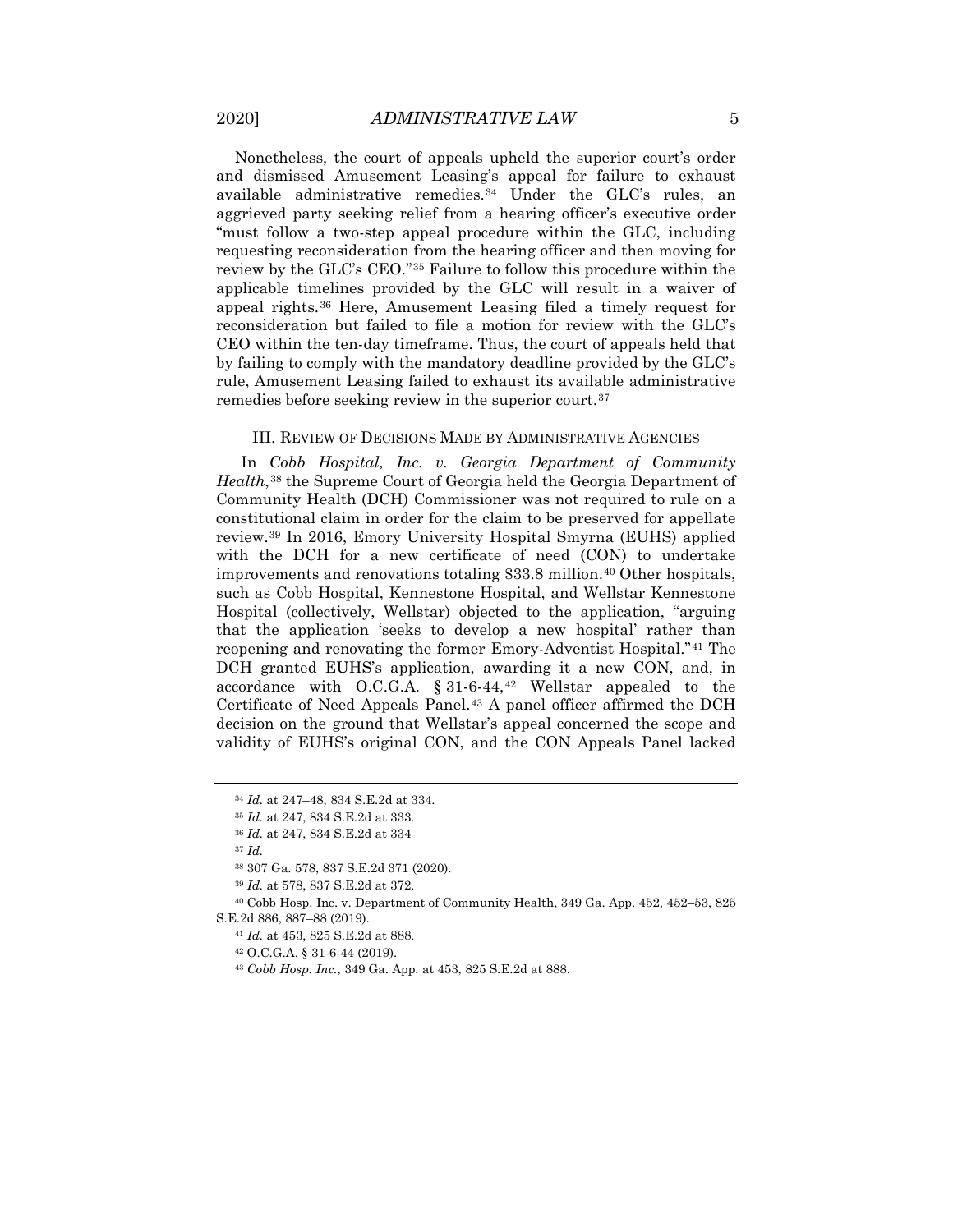the authority to review the determination of the original CON. Wellstar appealed that decision to the DCH commissioner, arguing in part that the decision violated Wellstar's constitutional right to due process. The DCH commissioner affirmed the panel officer's decision, and Wellstar appealed to the Superior Court of Cobb County, who denied the petition for judicial review. Wellstar then appealed to the Georgia Court of Appeals.[44](#page-6-0)

In Division 2 of its opinion, the court of appeals held the constitutional due process claim enumerated by Wellstar was not preserved for appellate review because it was not ruled on during the administrative proceeding that led to the filing of this case in the trial court.[45](#page-6-1) Wellstar petitioned for writ of certiorari, arguing in part that the court of appeals erred in its holding because it was not ruled on during the administrative proceeding.<sup>[46](#page-6-2)</sup> The Supreme Court of Georgia reversed this portion of the court of appeal's holding, stating that "the Court of Appeals appears to have confused the requirement that a constitutional claim be raised during the administrative proceeding to preserve it for review by the trial court with the separate requirement that the trial court distinctly rule on the claim to preserve it for review on appeal."[47](#page-6-3) Because administrative agencies generally have no authority to rule on constitutional claims, the supreme court held the court of appeals holding that Wellstar's constitutional claim was not preserved because it was not ruled on during the administrative proceeding was erroneous.[48](#page-6-4) Therefore, Wellstar's writ of certiorari was granted with regard to the constitutional claim issue, Division 2 of the court of appeal's opinion was reserved, and the case was remanded to the court to reconsider the constitutional claim.[49](#page-6-5)

In *Central Georgia Electric Membership Corp. v. Public Service Commission*,[50](#page-6-6) the Georgia Court of Appeals held that the superior court correctly determined the city was entitled to supply electricity to a new building because the new building was an expansion of existing premises and thus fell within O.C.G.A. § 46-3-1's<sup>[51](#page-6-7)</sup> grandfather clause.<sup>[52](#page-6-8)</sup> Since 1989, the City of Jackson (the City) has provided electric service to Jackson High School, including additional structures that have been

<sup>44</sup> *Id.* at 453, 825 S.E3d at 888.

<span id="page-6-2"></span><span id="page-6-1"></span><span id="page-6-0"></span><sup>45</sup> *Id.* at 465, 825 S.E.2d at 895.

<sup>46</sup> *Cobb Hosp.*, 307 Ga. at 579, 827 S.E.2d at 373.

<sup>47</sup> *Id.* at 580, 837 S.E.2d at 373.

<span id="page-6-5"></span><span id="page-6-4"></span><span id="page-6-3"></span><sup>48</sup> *Id.*

<sup>49</sup> *Id.* at 580, 837 S.E.2d at 373–74.

<sup>50</sup> 351 Ga. App. 69, 830 S.E.2d 459 (2019).

<span id="page-6-8"></span><span id="page-6-7"></span><span id="page-6-6"></span><sup>51</sup> O.C.G.A. § 46-3-1 (2020).

<sup>52</sup> *Central Georgia Electric Membership Corp.*,351 Ga. App. at 69, 830 S.E.2d at 460.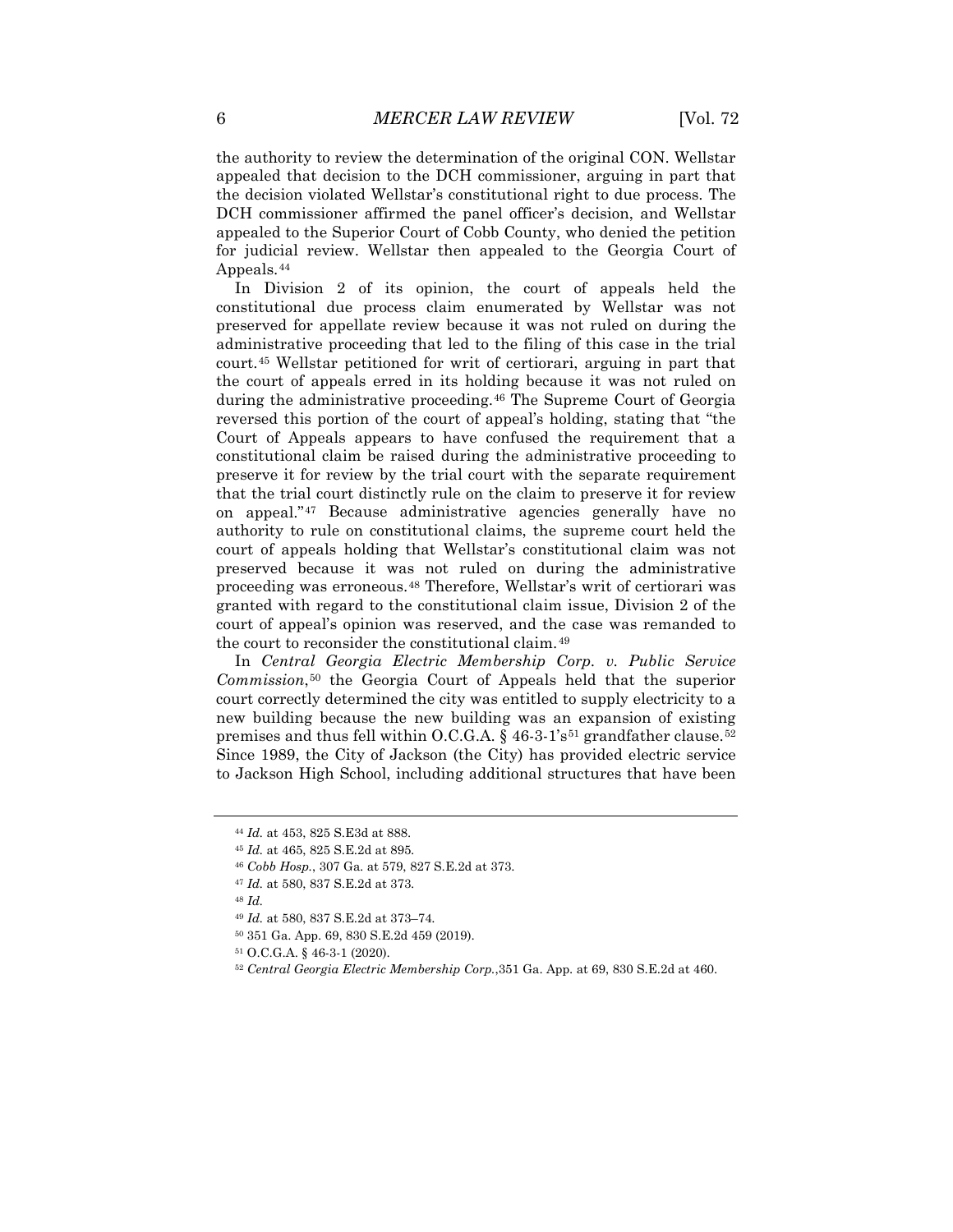added to the high school, such as trailers. In 2015, the high school built a new gymnasium next to the high school, and Butts County Board of Education chose Central Georgia Electric Membership Corporation (Central Georgia) to provide electric services to the new gym building. Thereafter, the City filed a petition against Central Georgia with the Georgia Public Service Commission (PSC) requesting the PSC to issue a ruling that granted the City the exclusive right to provide electric service to the new gym building under the Georgia Territorial Electric Service Act, codified at O.C.G.A. § 46-3-1. After conducting a hearing, the PCS-appointed hearing officer issued findings of facts and conclusions of law in an initial decision, concluding that the City, and not Central Georgia, has the exclusive right to provide electricity to the new gym building. Central Georgia filed a petition in the Superior Court of Fulton County seeking a judicial review of the PSC's decision, and the superior court affirmed the PSC's decision.[53](#page-7-0) Central Georgia then filed an appeal with the court of appeals, arguing the PSC erred by finding the grandfather clause granted the City the right to provide electric service to the new gym building.<sup>[54](#page-7-1)</sup>

Specifically, Central Georgia argued the grandfather clause does not apply to the new gym building because the clause only grants the right to continue serving existing buildings or structures.[55](#page-7-2) O.C.G.A.  $§$  46-3-8(b)<sup>[56](#page-7-3)</sup> states "every electric supplier shall have the exclusive right to continue serving any premises lawfully served by it."[57](#page-7-4) O.C.G.A.  $\S$  46-3-3(b)<sup>[58](#page-7-5)</sup> defines the term premises as "the building, structure, or facility to which electricity is being or is to be furnished, provided that two or more buildings, structures, or facilities which are located on one tract or contiguous tracts of land and are utilized by one electric consumer shall together constitute one premises."[59](#page-7-6) Agreeing with the hearing officer, the court of appeals held that the grandfather clause protected "premises," which includes two or more buildings, structures, or facilities, and "it does not matter that the [new gym building] is a separate building."[60](#page-7-7) Because one premises can consist of multiple buildings, "the grandfather clause can protect a new building if the new building is an expansion of existing premises already served by an

<sup>53</sup> *Id.* at 69–71, 830 S.E.2d at 460–61.

<span id="page-7-3"></span><span id="page-7-2"></span><span id="page-7-1"></span><span id="page-7-0"></span><sup>54</sup> *Id.* at 72, 830 S.E.2d at 462.

<span id="page-7-4"></span><sup>55</sup> *Id.*

<sup>56</sup> O.C.G.A. § 46-3-8(b) (2019).

<sup>57</sup> *Id.*

<span id="page-7-6"></span><span id="page-7-5"></span><sup>58</sup> O.C.G.A. § 46-3-3(6) (2019).

<span id="page-7-7"></span><sup>60</sup> *Central Ga. Elec. Membership Corp.*, 351 Ga. App. at 73, 830 S.E.2d at 462–63.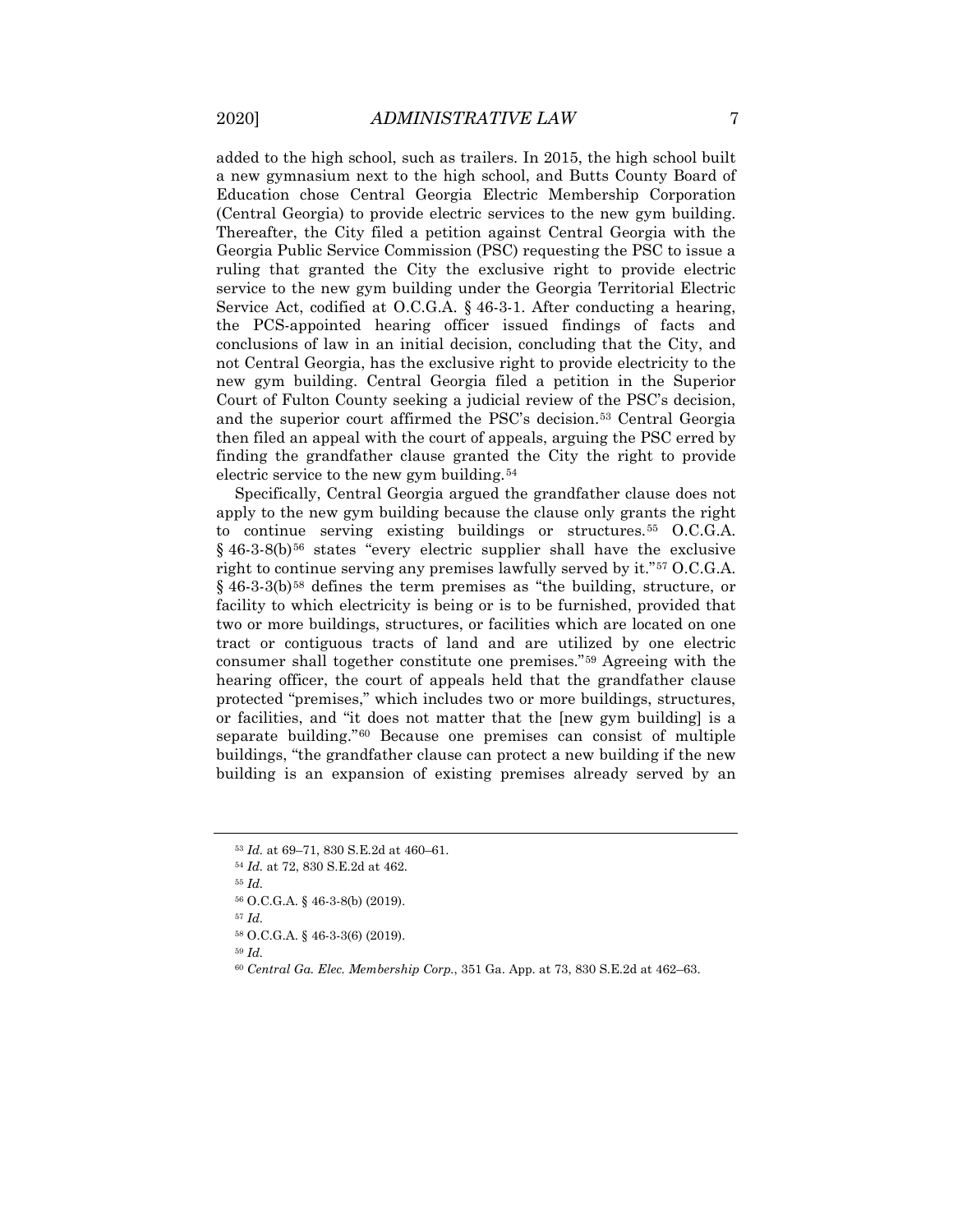electric supplier."[61](#page-8-0) As such, the court of appeals affirmed the superior court's order.<sup>[62](#page-8-1)</sup>

#### IV. SCOPE OF AUTHORITY

In *Development Authority of Cobb County v. State*,<sup>[63](#page-8-2)</sup> the Georgia Supreme Court reversed the judgment of the trial court, holding that  $O.C.G.A. § 36-62-2(6)(N)<sup>64</sup>$  $O.C.G.A. § 36-62-2(6)(N)<sup>64</sup>$  $O.C.G.A. § 36-62-2(6)(N)<sup>64</sup>$  could authorize certain revenue bonds sought by the Development Authority of Cobb County and that O.C.G.A. § 36-62-2(6)(N) did not violate the uniformity provision of the Development Authorities Clause of the Georgia Constitution.<sup>[65](#page-8-4)</sup> In 2018, the Development Authority of Cobb County sought to issue \$35 million in revenue bonds under O.C.G.A.  $\S 36-62-2(6)$ (N) with the goal of financing a retail development in east Cobb County that would include construction of a facility suitable for the operation of a grocery store.[66](#page-8-5) As part of this plan, the Development Authority of Cobb County would lease the facility to the Kroger Company, "which would relocate a nearby grocery store to the newly constructed facility."[67](#page-8-6) However, pursuant to O.C.G.A.  $\S 36-82-77(a)$ ,  $68$  a Cobb County resident objected to the bonds, which led to the Superior Court of Cobb Court denying validation of the bonds on the rationale that O.C.G.A.  $\S 36-62-2(6)(N)$ did not authorize the bonds and that subparagraph  $(6)(N)$  was unconstitutional.[69](#page-8-8)

Known as the "catchall provision,"<sup>[70](#page-8-9)</sup> O.C.G.A.  $\S 36-62-2(6)(N)$ authorizes development authorities to finance:

The acquisition, construction, installation, modification, renovation, or rehabilitation of land, interests in land, buildings, structures, facilities, or other improvements and the acquisition, installation, modification, renovation, rehabilitation, or furnishing of fixtures, machinery, equipment, furniture, or other property of any nature whatsoever used on, in, or in connection with any such land, interest in land, building, structure, facility, or other improvement, all for the essential public purpose of the development of trade, commerce, industry, and employment opportunities. A project may be for any

<span id="page-8-0"></span><sup>61</sup> *Id.* at 73, 830 S.E.2d at 463.

<span id="page-8-1"></span><sup>62</sup> *Id.* at 75, 830 S.E.2d at 464.

<span id="page-8-3"></span><span id="page-8-2"></span><sup>63</sup> 306 Ga. 375, 829 S.E.2d 160 (2019).

<sup>64</sup> O.C.G.A. § 36-62-2(6)(N) (2019).

<sup>65</sup> *Development Authority of Cobb,* 306 Ga. at 375, 829 S.E.2d at 160.

<span id="page-8-5"></span><span id="page-8-4"></span><sup>66</sup> *Id.* at 375, 829 S.E.2d at 160.

<span id="page-8-7"></span><span id="page-8-6"></span><sup>67</sup> *Id.*

<sup>68</sup> O.C.G.A. § 36-82-77(a) (2019).

<span id="page-8-8"></span><sup>69</sup> *Development Authority of Cobb* at 375–76, 829 S.E.2d at 160–61.

<span id="page-8-9"></span><sup>70</sup> *Id.* at 376, 829 S.E.2d at 161.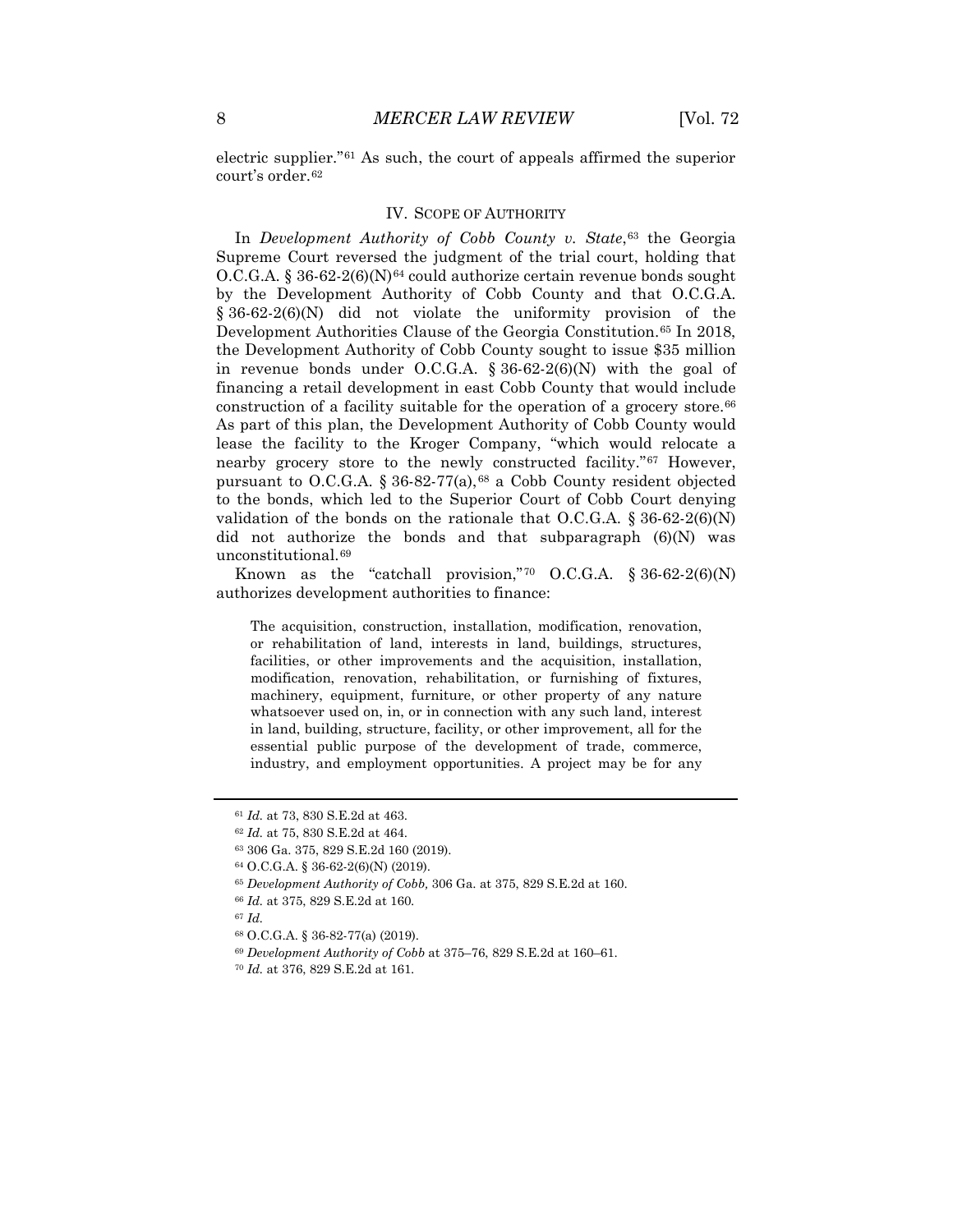industrial, commercial, business, office, parking, public, or other use, provided that a majority of the members of the authority determines, by a duly adopted resolution, that the project and such use thereof would further the public purpose of this chapter.<sup>[71](#page-9-0)</sup>

Per the court, the superior court provided two reasons for its conclusion that subparagraph (6)(N) did not authorize the bonds sought by the Development Authority of Cobb County.[72](#page-9-1) First, the superior court took the position that subparagraph (6)(N) only authorizes a development authority to finance a project "to the extent that the project is *essential* to the development of trade, commerce, industry, and employment opportunities."[73](#page-9-2) Second, the superior court, citing *Haney v. Development Authority of Bremen*,<sup>[74](#page-9-3)</sup> said that the employment opportunities at the new grocery store were not the sort of "employment opportunities" with which subparagraph  $(6)(N)$  was concerned.<sup>[75](#page-9-4)</sup>

In response to these arguments, the Georgia Supreme Court unequivocally stated that the superior court misunderstood both subparagraph  $(6)(N)$  and *Haney*.<sup>[76](#page-9-5)</sup> With respect to subparagraph  $(6)(N)$ , the court noted that, while the word "essential" appears in subparagraph  $(6)(N)$ , "it is used to describe the purposes for which a development authority may finance projects, not the projects themselves."[77](#page-9-6) Put differently, "[t]o say that the 'development of trade, commerce, industry, and employment opportunities' is an 'essential' purpose of development authorities is not to say that anything financed by a development authority must be 'essential' to such a development."[78](#page-9-7) In sum, the superior court erred when it concluded that financing for the project in question was not authorized under subparagraph (6)(N), because projects themselves need not be "essential" to "the development of trade, commerce, industry, and employment opportunities" to be eligible for financing.[79](#page-9-8)

Looking to the superior court's reliance on *Haney*, the supreme court held that it was error to conclude that *Haney* implied that additional employment opportunities at the new grocery store were "not the sort of 'employment opportunities' with which subparagraph (6)(N) is

<span id="page-9-0"></span><sup>71</sup> O.C.G.A. § 36-62-2(6)(N) (2019).

<span id="page-9-1"></span><sup>72</sup> *Development Authority of Cobb County*, 306 Ga. at 376, 829 S.E.2d at 161.

<span id="page-9-2"></span><sup>73</sup> *Id.* at 376, 829 S.E.2d at 161–62 (internal quotations omitted) (emphasis added).

<span id="page-9-3"></span><sup>74</sup> 271 Ga. 403, 519 S.E.2d 665 (1999).

<sup>75</sup> *Development Authority of Cobb County*, 306 Ga. at 376, 829 S.E.2d at 162.

<span id="page-9-7"></span><span id="page-9-6"></span><span id="page-9-5"></span><span id="page-9-4"></span><sup>76</sup> *Id.*

<sup>77</sup> *Id.* at 377, 829 S.E.2d at 162.

<span id="page-9-8"></span><sup>78</sup> *Id.*

<sup>79</sup> *Id.*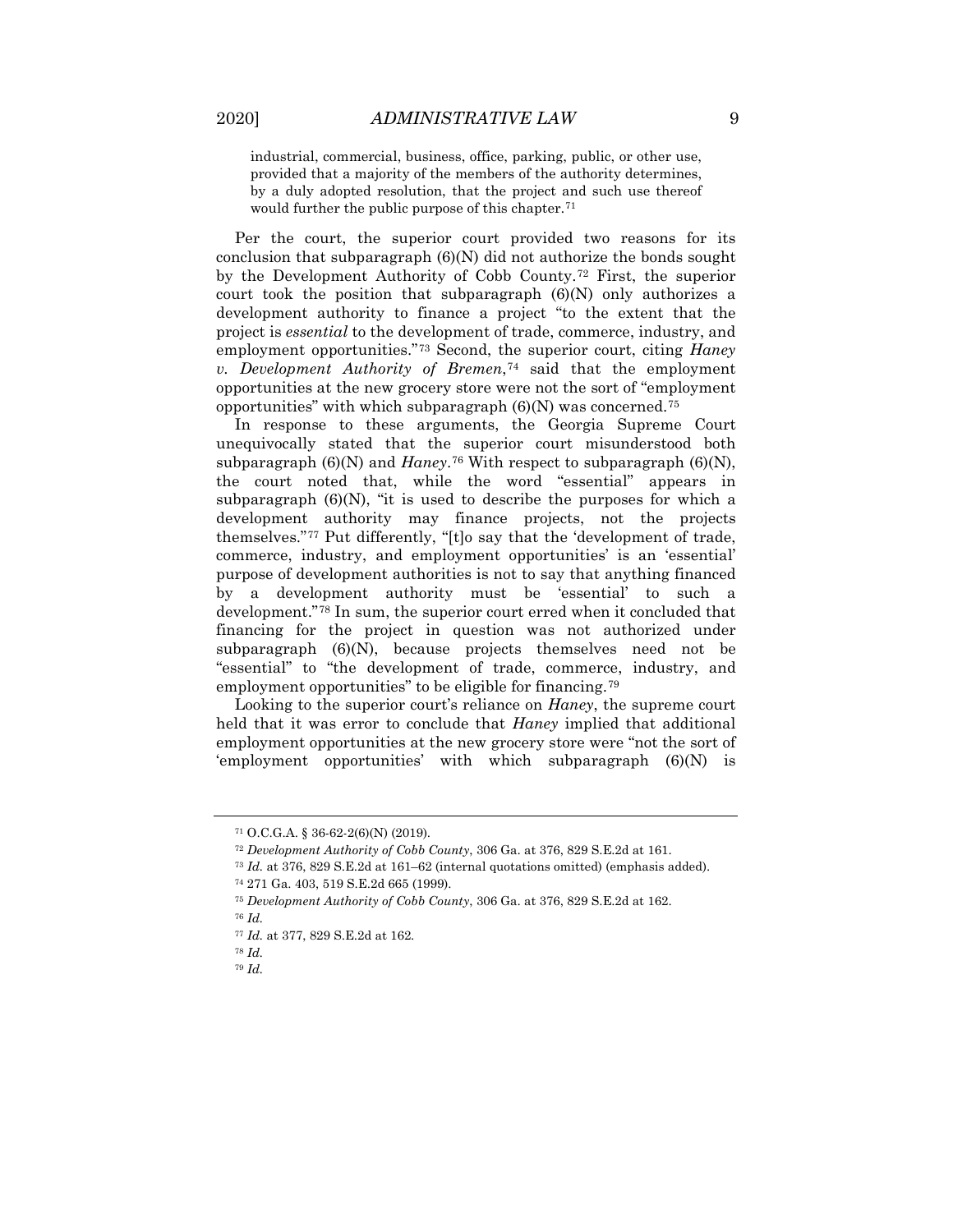concerned.["80](#page-10-0) Indeed, the court noted that, while it was unclear what principle the superior court gleaned from *Haney*, the case was easily distinguishable insofar as it stood for the proposition that "'employment opportunities' in subparagraph (6)(N) means 'employment opportunities' resulting directly from the trade, commerce, or industry that the development authority financed."[81](#page-10-1) Given this and that the facility at issue was clearly intended for trade and commerce, the court determined that the employment opportunities at the new grocery store were "'opportunities resulting directly from the trade, commerce, or industry' that the Development Authority propos[ed] to finance, and, [therefore, were] 'employment opportunities' within the meaning of subparagraph (6)(N)."[82](#page-10-2) In short, the court concluded that "*Haney* is nothing like this case" and that the superior court erred in concluding otherwise.[83](#page-10-3)

With respect to the superior court's determination that subparagraph  $(6)(N)$  is unconstitutional, the court noted that superior court's decision was based on a misunderstanding of the Development Authorities Clause<sup>[84](#page-10-4)</sup> of the Georgia Constitution.<sup>[85](#page-10-5)</sup> The superior court's rationale was based on its understanding that the Development Authorities Clause requires that "the terms of conditions of the bonds issued by the development authorities must be uniform," and its assumption that bonds issued under subparagraph (6)(N) will have varying terms and conditions that would be inconsistent with the uniformity required under the Development Authorities Clause.<sup>[86](#page-10-6)</sup> The court explained that the superior court misunderstood the uniformity provision, because the Development Authorities Clause, by its plain terms, requires "the creation of *development authorities* under 'uniform terms and conditions.'"[87](#page-10-7) In sum, the court held that bonds issued by the development authorities for different projects with different terms and conditions may be issued pursuant subparagraph (6)(N) and that the superior court erred in concluding that subparagraph  $(6)(N)$  was unconstitutional.[88](#page-10-8)

<span id="page-10-6"></span><span id="page-10-5"></span><sup>85</sup> *Development Authority of Cobb County*, 306 Ga. at 378, 829 S.E.2d at 162.

<span id="page-10-1"></span><span id="page-10-0"></span><sup>80</sup> *Id.*

<sup>81</sup> *Id.* at 377–78, 829 S.E.2d at 162 (quoting *Haney*, 271 Ga. at 408, 519 S.E.2d at 669).

<sup>82</sup> *Id.* at 378, 829 S.E.2d at 162.

<span id="page-10-4"></span><span id="page-10-3"></span><span id="page-10-2"></span><sup>83</sup> *Id.*

<sup>84</sup> GA. CONST. art. IX, § 6, para. 3.

<sup>86</sup> *Id.* at 379, 829 S.E.2d at 162–63.

<sup>87</sup> *Id.* at 379, 829 S.E.2d at 163. (emphasis in original)

<span id="page-10-8"></span><span id="page-10-7"></span><sup>88</sup> *Id.*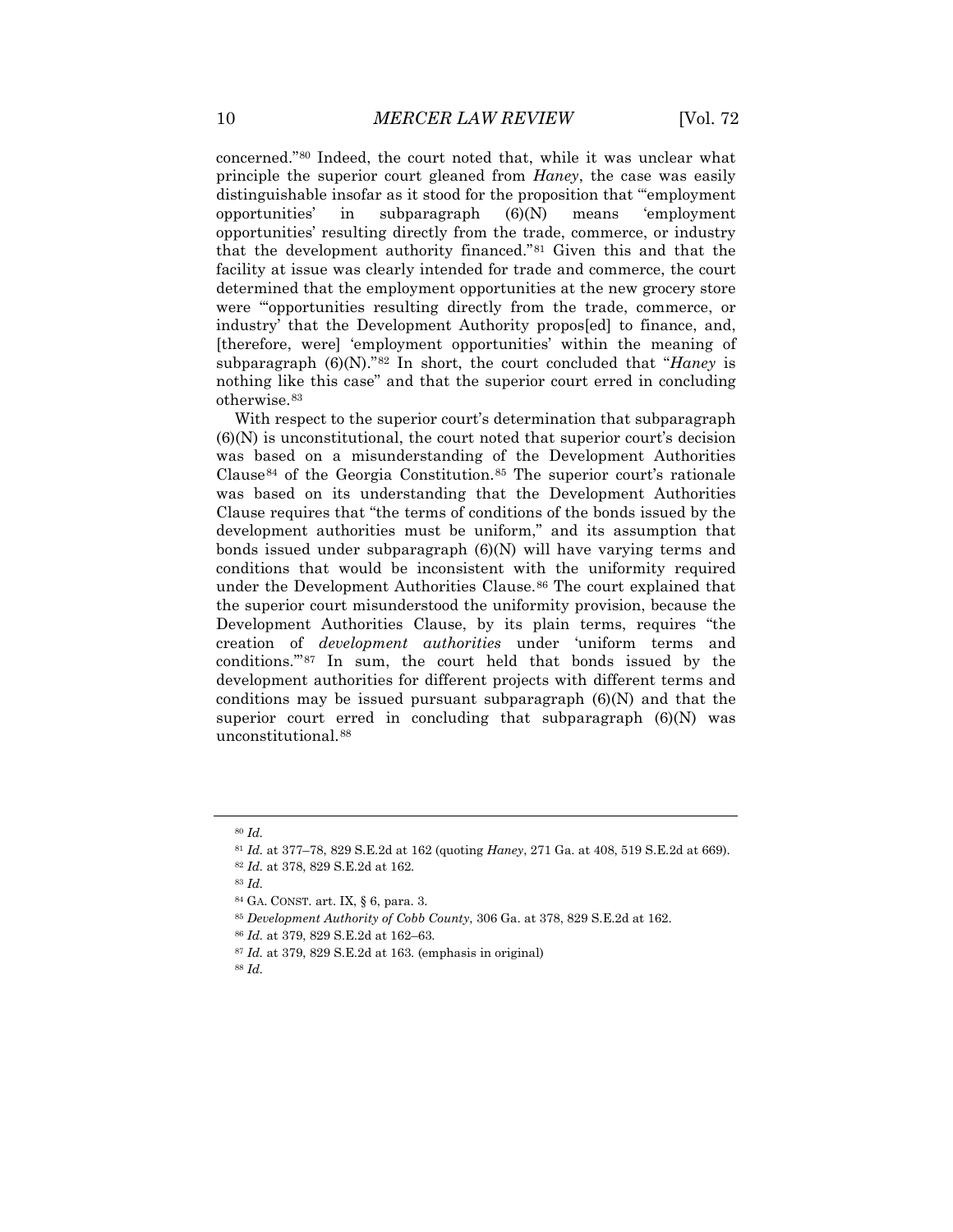In *C.W. v. Department of Human Services*,<sup>[89](#page-11-0)</sup> the Georgia Court of Appeals propounded a limit on the Division of Family and Children Services' (DFCS) authority to place a parent's name in the central child abuse registry for prenatal use of marijuana.<sup>[90](#page-11-1)</sup> After being placed on the child abuse registry by DFCS based on its determination that C.W. had committed child abuse while pregnant by using a controlled substance, C.W. petitioned for a hearing pursuant to O.C.G.A.  $\S$  49-5-183(c).<sup>[91](#page-11-2)</sup> While THC was found in C.W.'s newborn daughter's meconium, DFCS' evidence substantiating C.W.'s placement on the child abuse registry was based on C.W.'s marijuana use.<sup>[92](#page-11-3)</sup> Given this and the plain language of the statutes at issue, an administrative law judge determined that "marijuana is not a controlled substance, so a mother's use of marijuana while pregnant does not amount to prenatal abuse."<sup>[93](#page-11-4)</sup> After DFCS appealed to the superior court, the superior court reversed the administrative law judge's decision based on the fact that, under O.C.G.A. § 16-13-21(4),  $94$  THC is a controlled substance.  $95$  Thereafter, C.W. filed for discretionary appeal.[96](#page-11-7)

On appeal, it is notable that C.W. and DFCS took the same position, on account of DFCS admitting that C.W. was correct in arguing that marijuana use does not constitute "prenatal abuse" under O.C.G.A. § 15-11-2<sup>[97](#page-11-8)</sup> because marijuana is not a controlled substance as defined in O.C.G.A. § 16-13-21.[98](#page-11-9) On this point, the court noted that "a drug is a 'controlled substance' as defined in O.C.G.A. § 16-13-21 only if it is listed as such in both Georgia *and* federal schedules."[99](#page-11-10) Given this and the fact that Georgia does not list marijuana in its schedules, the court held that "a mother's use of marijuana while pregnant does not amount to prenatal abuse."[100](#page-11-11) Applying this rationale to the superior court's decision, the court reversed after noting that there was no evidence on which the superior court could have based its finding that C.W. exposed her newborn daughter to the controlled substance THC because Georgia law distinguishes marijuana from THC.<sup>[101](#page-11-12)</sup> Elaborating on this point,

<sup>90</sup> *Id.*

<span id="page-11-2"></span><sup>91</sup> *Id.* at 360–61, 836 S.E.2d at 836–37; O.C.G.A. § 49-5-183(c) (2019).

<sup>93</sup> *Id.*

<span id="page-11-6"></span><sup>95</sup> *C.W.*, 353 Ga. App. at 361, 836 S.E.2d at 837.

<span id="page-11-8"></span><span id="page-11-7"></span><sup>96</sup> *Id.*

<span id="page-11-9"></span><sup>97</sup> O.C.G.A. § 15-11-2 (2019).

<sup>98</sup> *C.W.*, 353 Ga. App. at 361–62, 836 S.E.2d at 837; O.C.G.A. § 16-13-21 (2019).

<span id="page-11-11"></span><span id="page-11-10"></span><sup>99</sup> *Id.* at 362, 836 S.E.2d at 837 (emphasis in original).

<span id="page-11-1"></span><span id="page-11-0"></span><sup>89</sup> 353 Ga. App. 360, 836 S.E.2d 836 (2019).

<span id="page-11-4"></span><span id="page-11-3"></span><sup>92</sup> *Id.* at 361, 836 S.E.2d at 837.

<span id="page-11-5"></span><sup>94</sup> O.C.G.A. § 16-13-21(4) (2020).

<span id="page-11-12"></span><sup>101</sup> *Id.* at 362, 836 S.E.2d at 837–38.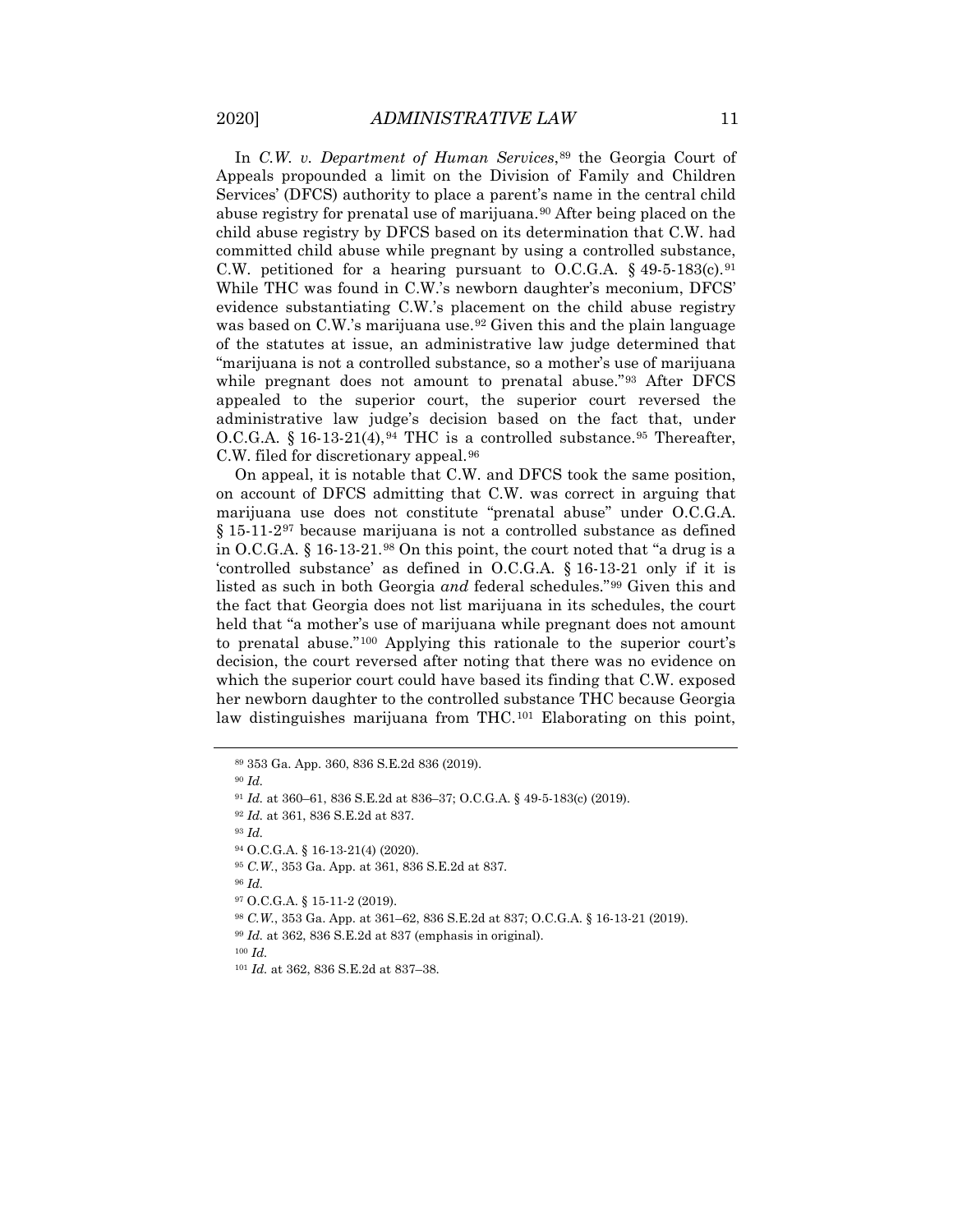the court noted that there "was no evidence that C.W. used any drug other than marijuana, such as synthetic THC, that could have resulted in the presence of THC" in C.W.'s daughter's meconium.[102](#page-12-0) Given the above, the court reversed the superior court's decision, which had reinstated DFCS' decision to list C.W.'s name on the central child abuse registry.[103](#page-12-1)

#### V. STATUTORY CONSTRUCTION

In *Georgia Department of Community Health v. Emory University*,[104](#page-12-2) the Georgia Court of Appeals revisited the issue of whether the Certificate of Need was required.[105](#page-12-3) Specifically, the question was whether a university hospital could severe its CON for a sixteen-bed comprehensive in-patient rehabilitation program from its hospital license and transfer both the program and CON to a separately licensed facility, such that the facility did not have to seek prior CON approval.[106](#page-12-4) The Commissioner of the Georgia Department of Community Health determined that the facility was required to obtain its own CON for the sixteen additional beds it sought to acquire from the hospital; the Superior Court of DeKalb County disagreed.[107](#page-12-5) The trial court found that no prior CON approval was needed because the facility's acquisition of the hospital's rehabilitation program was the equivalent of acquiring a health care facility.[108](#page-12-6) On appeal, the Department argued, and the court of appeals agreed, that the trial court's order conflicted with the plain language of Georgia's CON statute and the administrative regulations promulgated thereunder.[109](#page-12-7)

First, the court of appeals examined the relevant language of Georgia's CON statute:

A certificate of need shall be valid only for the defined scope, location, cost, service area, and person named in an application . . . *unless such certificate of need owned by an existing health care facility is transferred to a person who acquires such existing facility. In such case, the certificate of need shall be valid for the person who acquires* 

- <span id="page-12-3"></span><sup>105</sup> *Id.* at 257, 830 S.E.2d at 629–30.
- <span id="page-12-4"></span><sup>106</sup> *Id.* at 257–58, 830 S.E.2d at 629–30.
- <span id="page-12-6"></span><span id="page-12-5"></span><sup>107</sup> *Id.*
- <sup>108</sup> *Id.* at 260, 830 S.E.2d at 631.
- <span id="page-12-7"></span><sup>109</sup> *Id.* at 258, 830 S.E.2d at 630.

<span id="page-12-1"></span><span id="page-12-0"></span><sup>102</sup> *Id.* at 362, 836 S.E.2d at 838.

<span id="page-12-2"></span><sup>104</sup> 351 Ga. App. 257, 830 S.E.2d 628 (2019).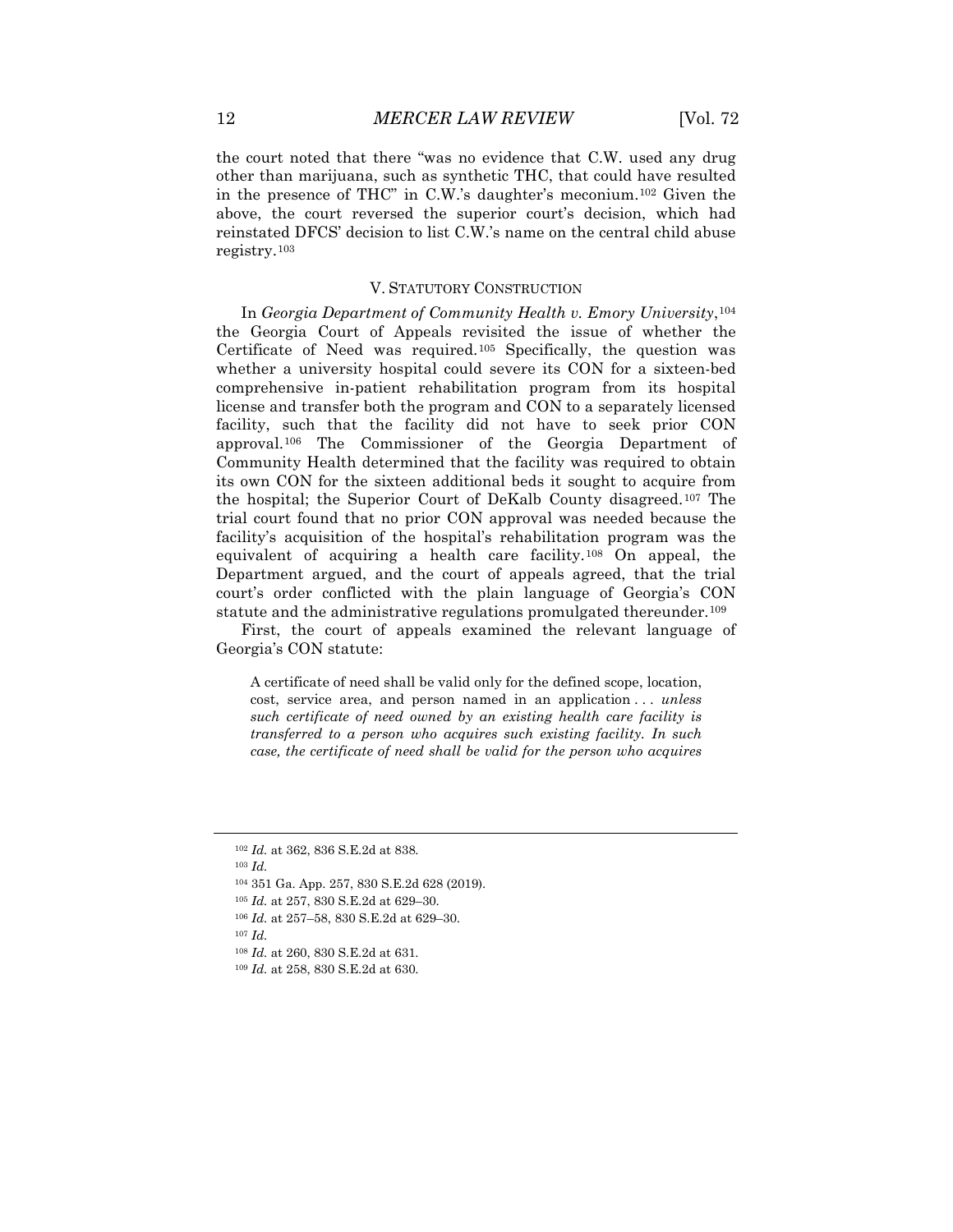*such a facility* and for the scope, location, cost, and service area approved by [the Department of Community Health or DCH].<sup>[110](#page-13-0)</sup>

The court of appeals observed that the trial court erred in relying only on the above-italicized language in the statute.<sup>[111](#page-13-1)</sup> When examining the CON statute as a whole, including the definition of a "health care facility," the court made clear that the definition "does not encompass a specialized program operated by and within a licensed health care facility, such as a hospital."<sup>[112](#page-13-2)</sup> Thus, given the statutory definition of a "health care facility," the court of appeals held that treating the hospital's program as a health care facility, as the Department determined in its prior opinion letters, "violated the plain language of the CON statute and therefore exceeded DCH's authority."[113](#page-13-3) Significantly, the court of appeals noted it was "not bound by any DCH determination that [the hospital's] program, standing alone, constitute[d] a health care facility."[114](#page-13-4) Moreover, examining the controlling plain language of O.C.G.A.  $\S 31-6-40(a)(4)$ —which requires a CON for "any increase in the bed capacity of a health care facility"—the court of appeals concluded that the facility must obtain a CON to add sixteen additional beds to its program.<sup>[115](#page-13-5)</sup>

In *Moosa Company, LLC v. Commissioner of Ga. Department of Revenue*,[116](#page-13-6) the Georgia Court of Appeals addressed the issue of whether a specific statute dictates the appellate procedure available to a tobacco retailer, Moosa Company, LLC (Moosa).[117](#page-13-7) Moosa disputed a tobacco tax assessment by the Commissioner of the Georgia Department of Revenue before the Georgia Tax Tribunal. The Tribunal dismissed Moosa's appeal for lack of subject matter jurisdiction, which was affirmed by the Superior Court of Fulton County. The court of appeals granted Moosa's application for discretionary review.[118](#page-13-8)

On appeal, Moosa contended that the trial court's finding resulted from its "exercise of flawed statutory construction.["119](#page-13-9) The court of

- <span id="page-13-6"></span><span id="page-13-5"></span><sup>115</sup> *Id.* at 267, 830 S.E.2d at 635–36 (emphasis omitted).
- <sup>116</sup> 353 Ga. App. 429, 838 S.E.2d 108 (2020).
- <span id="page-13-7"></span><sup>117</sup> *Id.* at 429, 838 S.E.2d at 109.
- <span id="page-13-8"></span><sup>118</sup> *Id.*

<span id="page-13-4"></span><span id="page-13-3"></span><span id="page-13-2"></span><span id="page-13-1"></span><span id="page-13-0"></span><sup>110</sup> *Id.* at 263–64, 830 S.E.2d at 633–34 (quoting O.C.G.A. § 31-6-41(a) (2020) (emphasis in original)).

<sup>111</sup> *Id.* at 264, 830 S.E.2d at 634.

<sup>112</sup> *Id.* at 265, 830 S.E.2d at 634.

<sup>113</sup> *Id.* at 266, 830 S.E.2d at 635.

<sup>114</sup> *Id.*

<span id="page-13-9"></span><sup>119</sup> *Id.* at 430, 838 S.E.2d at 110.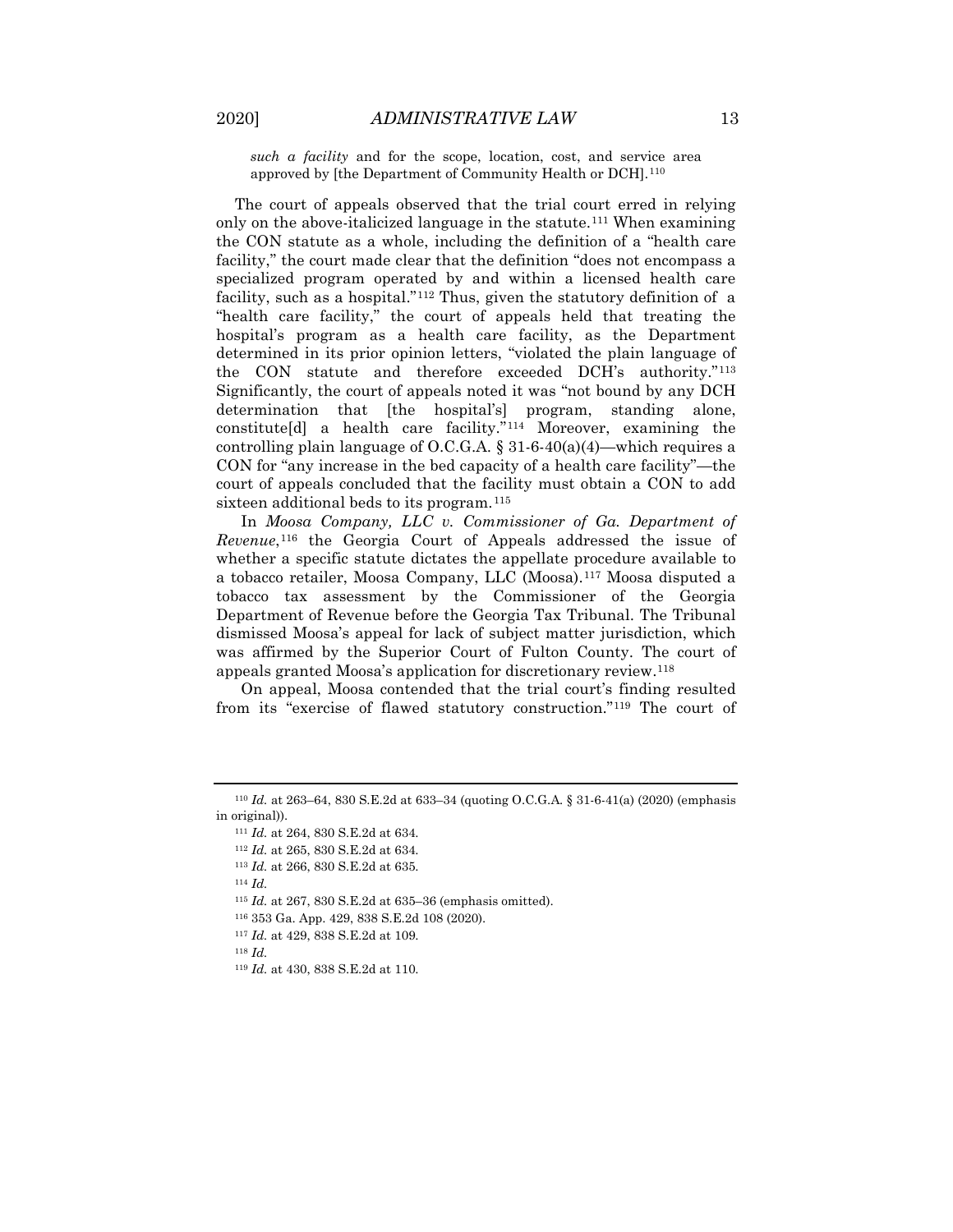appeals disagreed.[120](#page-14-0) The court of appeals began its analysis "with familiar and binding canons of construction":

When we consider the meaning of a statute, we must presume that the General Assembly meant what it said and said what it meant. To that end, we must afford the statutory text its plain and ordinary meaning, we must view the statutory text in the context in which it appears, and we must read the statutory text in its most natural and reasonable way, as an ordinary speaker of the English language would. We must also seek to avoid a construction that makes some language mere surplusage. Further, when the language of a statute is plain and susceptible of only one natural and reasonable construction, courts must construe the statute accordingly.[121](#page-14-1)

With these canons in mind, the court of appeals examined the relevant statute governing taxes on tobacco products, which provides that "[a]ny person aggrieved because of any final action or decision of the commissioner, after hearing, *may appeal from the decision to the superior court of the county in which the appellant resides*."[122](#page-14-2) The court of appeals explained that the language in the statute "is clear and unambiguous in its identification of the forum available to tobacco taxpayers for appeal—the superior court of the county in which the taxpayer resides."[123](#page-14-3) The court found no need, therefore, to address any of the other canons of construction.[124](#page-14-4)

Nonetheless, Moosa contended that other Georgia statutes, O.C.G.A. §§ 48-2-59<sup>[125](#page-14-5)</sup> and 50-13A-9,<sup>[126](#page-14-6)</sup> "authorize the Tribunal to exercise jurisdiction over the Commissioner's final decision concerning a tobacco tax."[127](#page-14-7) Rejecting that argument, the court of appeals followed clear case precedent that "for purposes of statutory interpretation, a specific statute will prevail over a general statute, absent any indication of a contrary legislative intent in the relevant statutory text."[128](#page-14-8) The court recognized that the specific statute governing tobacco tax appeals prevailed over the general jurisdictional statutes concerning the Tribunal.[129](#page-14-9)

<sup>120</sup> *Id.*

<sup>121</sup> *Id.* at 430–31, 838 S.E.2d at 110 (internal quotation marks and citations omitted).

<span id="page-14-6"></span><span id="page-14-5"></span><span id="page-14-4"></span><span id="page-14-3"></span><span id="page-14-2"></span><span id="page-14-1"></span><span id="page-14-0"></span><sup>122</sup> *Id.* at 431, 838 S.E.2d at 110 (quoting O.C.G.A. § 48-11-18(b) (2020)) (emphasis added).

<sup>124</sup> *Id.* at 432, 838 S.E.2d at 111.

<sup>125</sup> O.C.G.A. § 48-2-59 (2020).

<sup>126</sup> O.C.G.A. § 50-13A-9 (2020).

<span id="page-14-8"></span><span id="page-14-7"></span><sup>127</sup> *Moosa Company, LLC*, 353 Ga. App. at 432, 838 S.E.2d at 111.

<sup>128</sup> *Id.* (internal quotation marks and citations omitted).

<span id="page-14-9"></span><sup>129</sup> *Id.*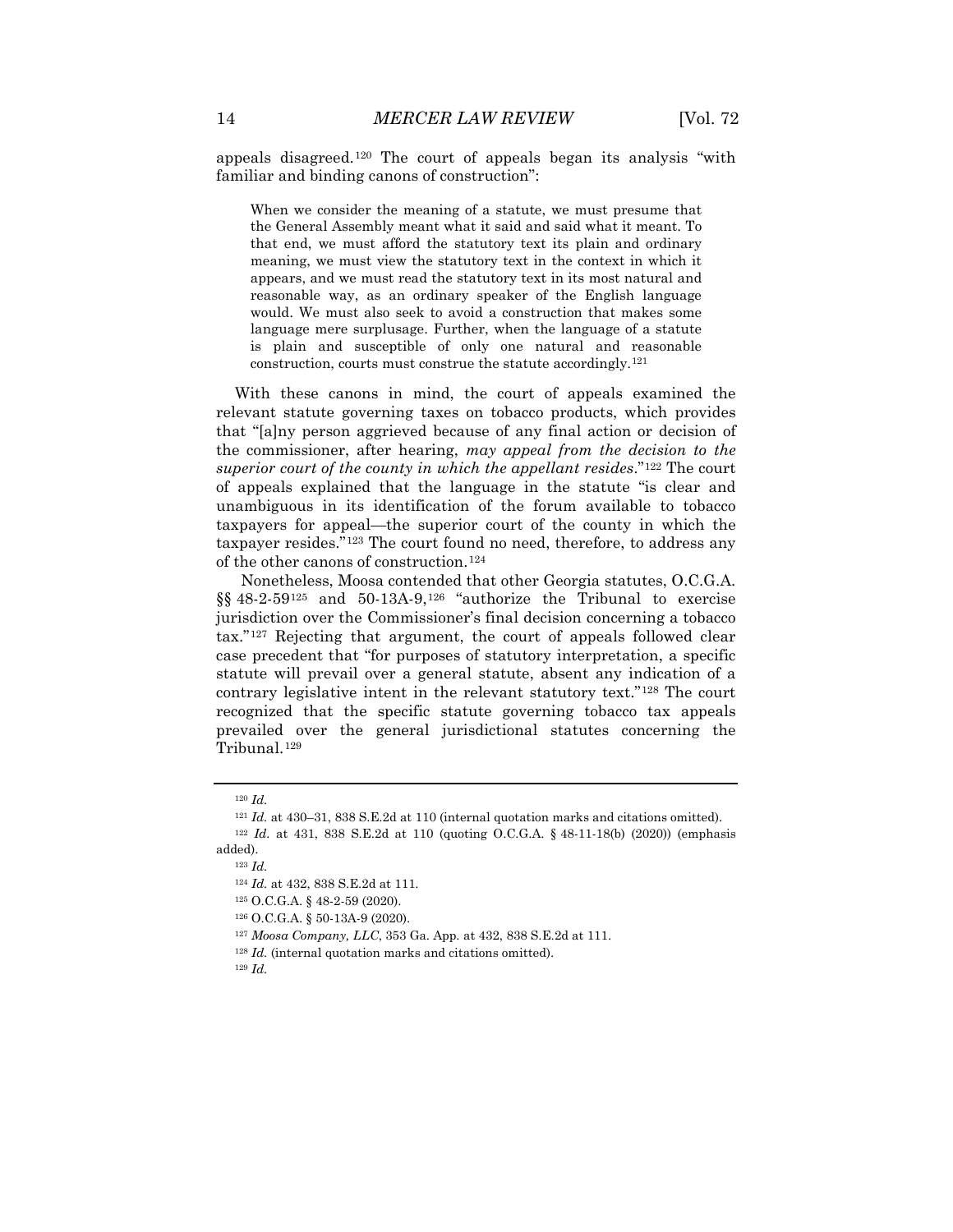Finally, the court of appeals was not convinced by Moosa's argument that another statute, O.C.G.A.  $\S 50-13A-2$ ,  $130$  demonstrated contrary "legislative intent" for the Tribunal's general jurisdictional statute to prevail over the specific provisions of  $\S$  48-11-18(b).<sup>[131](#page-15-1)</sup> Notably, the court of appeals emphasized the General Assembly's decision not to amend the specified appellate procedure codified in  $\S$  48-11-18 "so as to broaden the scope of appellate forums available to tobacco taxpayers."[132](#page-15-2) Absent such amended language, Moosa's "legislative intent" argument failed. The court of appeals concluded that "the general intention behind the creation of the Tribunal does not permit this Court to ignore the plain language of O.C.G.A. § 48-11-18 concerning the designated appellate forum available to tobacco taxpayers."[133](#page-15-3)

#### VI. STANDARD OF REVIEW

In *Henry County Board of Education v. Rutledge*,[134](#page-15-4) the Georgia Court of Appeals reversed the superior court's decision to vacate the State Board of Workers' Compensation (the Board) denial of Rutledge's claim for workers' compensation benefits.[135](#page-15-5) In 2014, Rutledge was a sixty-nine-year-old bus driver who "passed out" when he noticed smoke or steam was coming out of the dash of his bus while he was warming up the air brakes.[136](#page-15-6) After being taken to the hospital, it was determined that Rutledge had suffered a stroke. Rutledge and his employer took different positions on Rutledge's stroke, with Rutledge arguing that "his exposure to smoke on the bus was either an aggravating factor or precipitating cause of this stroke," and his employer arguing that the stroke was caused by factors unrelated to this job.[137](#page-15-7) An administrative law judge (ALJ) found at a hearing that Rutledge "suffered from hypertension, was a diabetic, and for a month prior to his stroke was unable to check his glucose due to his monitor being broken."[138](#page-15-8)

<span id="page-15-0"></span>Noting that this case had a complicated procedural history, the court detailed how Rutledge's claim twice made its way to the superior court on appeals from the Board. At the outset, the ALJ, finding that

- <span id="page-15-5"></span><span id="page-15-4"></span><sup>134</sup> 354 Ga. App. 643, 839 S.E.2d 684 (2020).
- <sup>135</sup> *Id*. at 643, 839 S.E.2d at 685.
- <span id="page-15-6"></span><sup>136</sup> *Id.*, 839 S.E.2d at 686.
- <span id="page-15-7"></span><sup>137</sup> *Id.*

<sup>130</sup> O.C.G.A. § 50-13A-2 (2020).

<span id="page-15-2"></span><span id="page-15-1"></span><sup>131</sup> *Moosa Company, LLC*, 353 Ga. App. at 433, 838 S.E.2d at 111.

<sup>132</sup> *Id.*

<span id="page-15-3"></span><sup>133</sup> *Id.* at 433, 838 S.E.2d at 112.

<span id="page-15-8"></span><sup>138</sup> *Id.* at 644, 839 S.E.2d at 686.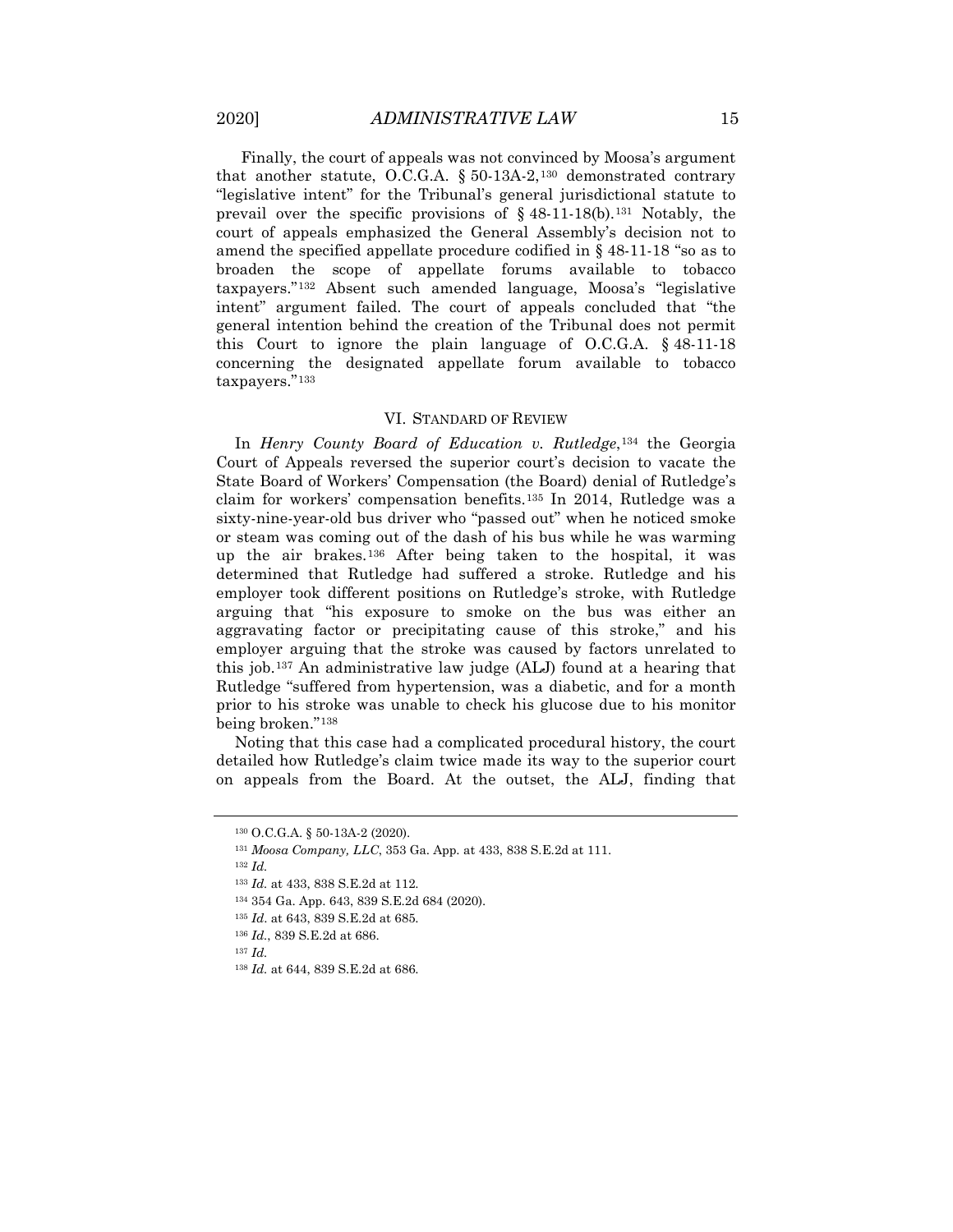preponderance of the evidence indicated that, while Rutledge suffered a stroke while on a school bus, the stroke was not caused by Rutledge being on the bus. While the Board adopted the ALJ's decision, the superior court found the ALJ's analysis lacking insofar as it "only considered whether the stroke was caused by Rutledge being on the bus and not also whether 'being on the bus contributed to or worsened his stroke,'" and remanded the case back to the Board for application of the appropriate causation standard.[139](#page-16-0)

The Board then remanded to the ALJ for an inquiry in to whether Rutledge's injury was the result of aggravation of a preexisting condition "arising out of and in the course of employment."[140](#page-16-1) On remand, the ALJ found, despite conflicting evidence, Rutledge's claim was compensable because Rutledge met his burden in showing "that his work duties and an incident at work significantly contributed to his medical problems on the date of the incident."[141](#page-16-2) Rutledge's employer appealed the ALJ's award to the Board, which disagreed with the ALJ, vacated its award, and denied Rutledge's claim. The Board based its decision on its findings that the record was "equivocal, inconclusive, conflicting, and insufficient to show causation of an aggravation injury by a preponderance of the evidence."[142](#page-16-3) Rutledge appealed the Board's decision to the superior court, which again "vacated the Board's decision and remanded the case 'for a specific finding as to whether aggravation of injury did exist.'"[143](#page-16-4)

Rutledge's employer appealed, arguing that, when the Board determined "Rutledge's exposure to the substance on the bus did not contribute to or worsen his stroke," it applied the proper legal standard.[144](#page-16-5) In order for a stroke to be compensable under the Workers' Compensation Act,[145](#page-16-6) an employee must show "by a preponderance of competent and credible evidence" that his work was a "contributing factor" to the stroke.<sup>[146](#page-16-7)</sup> In evaluating whether an employee's work contributed to their stroke,<sup>[147](#page-16-8)</sup> the Board may consider whether only pre-

<span id="page-16-1"></span><span id="page-16-0"></span><sup>139</sup> *Id.*

<sup>140</sup> *Id.*

<span id="page-16-3"></span><span id="page-16-2"></span><sup>141</sup> *Id.*

<sup>142</sup> *Id.*

<sup>143</sup> *Id.*

<sup>144</sup> *Id.* at 645, 839 S.E.2d at 686.

<sup>145</sup> O.C.G.A. § 34-9-1 (2019).

<sup>146</sup> *Henry County Board of Education*, 354 Ga. App. at 645, 839 S.E.2d at 686–87.

<span id="page-16-8"></span><span id="page-16-7"></span><span id="page-16-6"></span><span id="page-16-5"></span><span id="page-16-4"></span><sup>147</sup> While the court of appeals' opinion phrases the Board's evaluation in terms of an employee's heart attack and points out that most case law interpreting the relevant statute, O.C.G.A.  $\S 34-9-1(4)$ , focuses on heart attacks, the court also notes that there is no legal distinction between heart attacks and strokes under O.C.G.A. § 34-9-1(4). *Id.* at 645 n.2, 839 S.E.2d at 687 n.2.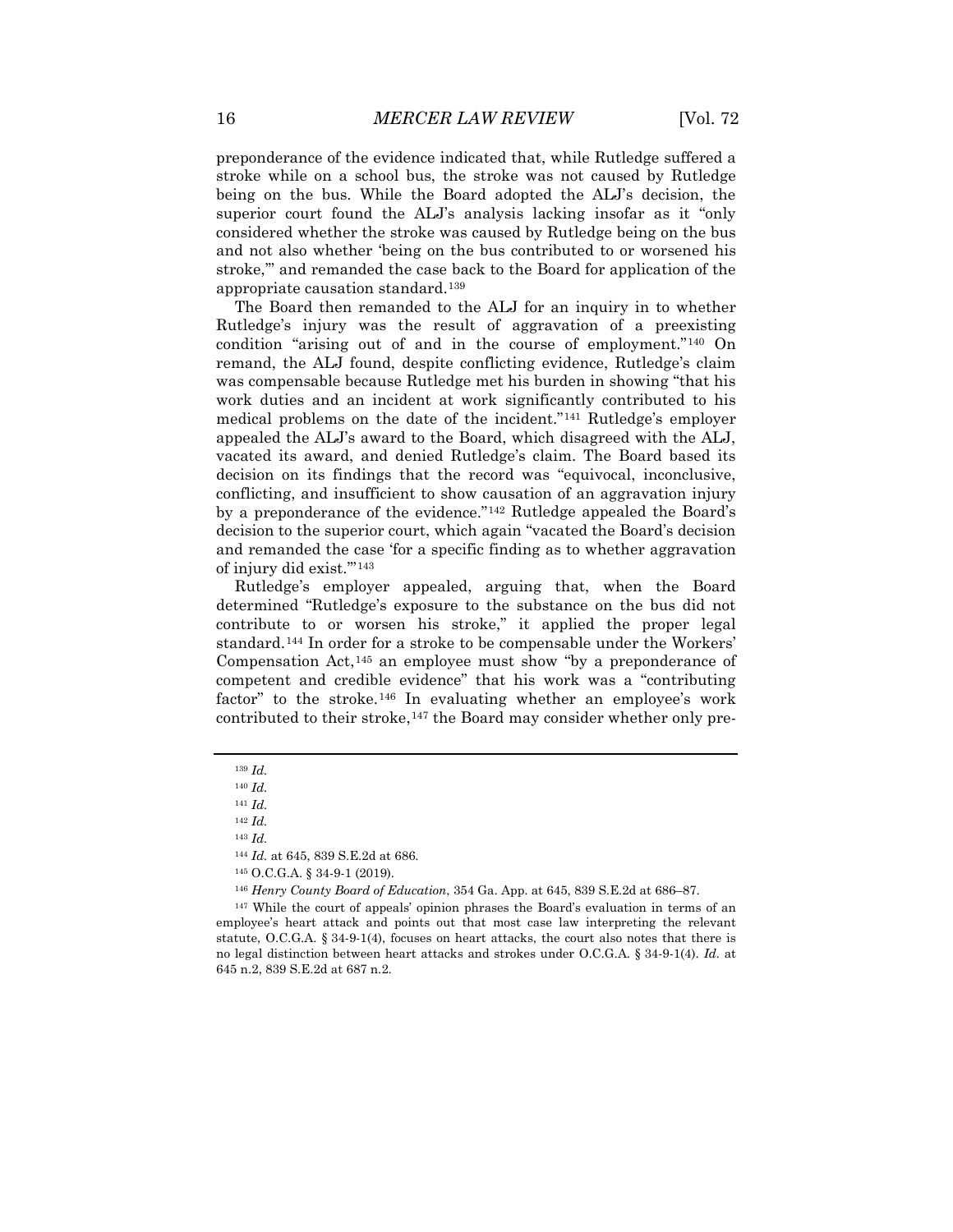existing risk factors were the cause, or whether any job-related conditions aggravated said risk factors to cause the stroke.[148](#page-17-0) The court noted that this is a difficult line to find, but that, "[o]nce the Board has found that line, we must affirm if there is any evidence to support the Board's determination."[149](#page-17-1) Applying this rationale, the court found that, because the Board "analyzed Rutledge's claim under the framework of whether his exposure on the bus contributed to or aggravated his injury," the Board applied the appropriate legal framework.[150](#page-17-2) Because the Board applied the appropriate legal framework, the court concluded that the superior court erred in vacating the Board's decision.<sup>[151](#page-17-3)</sup>

In *Burch v. STF Foods, Inc.*,[152](#page-17-4) the Georgia Court of Appeals affirmed a superior court order that affirmed the Appellate Division of the State Board of Workers' Compensation (the Board) application of the "any evidence" standard in evaluating Burch's workers' compensation claim.[153](#page-17-5) In January 2013, Burch, an employee at a Wendy's fast food restaurant, "injured his upper back while attempting to move a stock pot full of chili," and "[injured his] upper back/shoulder area after trying to lift a trash bag into a dumpster."[154](#page-17-6) After Burch aggravated his injuries at work twice in 2013, he was given instructions not to lift anything unless he was given permission to do so by a member of management. Despite these instructions, Burch continued to lift items, which resulted in in his termination for insubordination. Following his termination, Burch filed a workers' compensation claim seeking temporary partial disability (TPD) from January 21, 2013, the date of his second injury in January 2013, through December 19, 2013, the date of his termination, temporary total disability (TTD) from December 20, 2013, onward, and medical expenses.[155](#page-17-7)

At the hearing on his claim, the administrative law judge (ALJ) found his employer responsible for Burch's medical expenses related to incidents at work in January and November 2013, but rejected Burch's claim for TPD benefits from the time of January 21, 2013, injury until his termination on the basis that Burch continued to work following his work-related accidents and that his weekly wage increased during that

<sup>148</sup> *Id.* at 645, 839 S.E.2d 687.

<span id="page-17-5"></span><span id="page-17-4"></span><span id="page-17-3"></span><span id="page-17-2"></span><span id="page-17-1"></span><span id="page-17-0"></span><sup>149</sup> *Id.* (quoting Phillips Correctional Institute v. Yarbrough, 248 Ga. App. 693, 695, 548 S.E.2d 424, 426 (2001)).

<sup>150</sup> *Id.* at 645, 839 S.E.2d at 687.

<sup>151</sup> *Id.* at 645–46, 839 S.E.2d at 687.

<sup>152</sup> 353 Ga. App. 172, 836 S.E.2d 573 (2019).

<sup>153</sup> *Id.* at 172, 836 S.E.2d at 574.

<sup>154</sup> *Id.* at 173, 836 S.E.2d at 575.

<span id="page-17-7"></span><span id="page-17-6"></span><sup>155</sup> *Id.*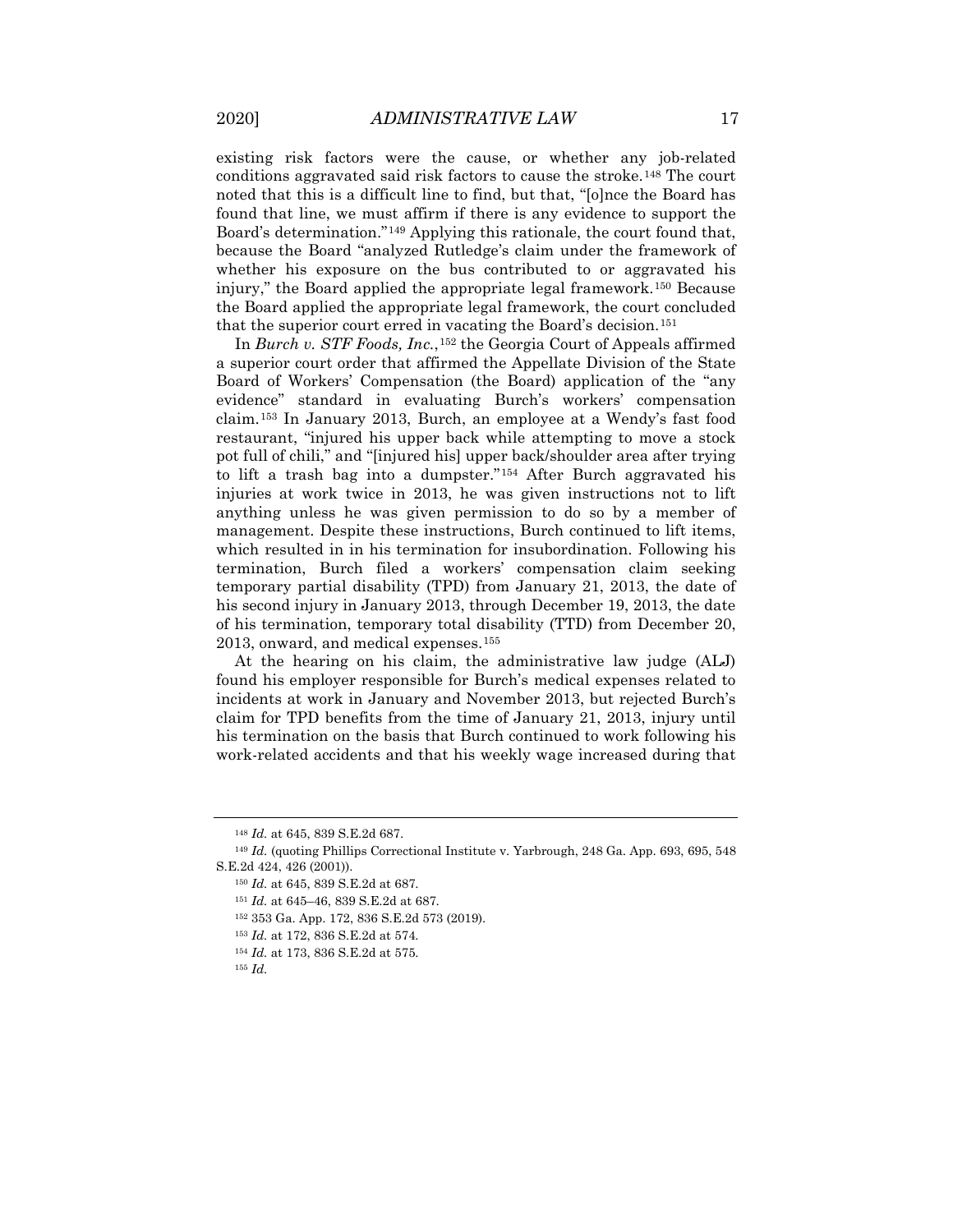period.[156](#page-18-0) Interestingly, while the ALJ also "found that the 'main reason' for Burch's termination was his insubordination, namely Burch's refusal to heed his supervisor's instructions to avoid lifting at his workplace," the ALJ determined that the instructions from his supervisor arose from Burch's restricted work capacity caused by his previous on-the-job accidents and that Burch ceased work and became disabled because of his work injuries.[157](#page-18-1) Based on this and medical reports, the ALJ determined that Burch was entitled to TTD benefits from December 20, 2013, onward.[158](#page-18-2)

After Burch's employer appealed this decision to the Board, the Board upheld the ALJ's award of medical benefits but reversed the award of TTD benefits on the rationale that the ALJ "erred in finding that a relationship between Burch's work-related injuries and his stopping work on December 19, 2013, was conclusive as to whether Burch carried his burden of proving disability."[159](#page-18-3) The result of this was that the Board found Burch had "failed to prove that any loss of earning capacity was attributable to this compensable work injuries."[160](#page-18-4) On Burch's appeal to the superior court, it affirmed the Board's decision, "noting that there was 'sufficient, competent evidence in the record to support the Board's findings.'"[161](#page-18-5)

On appeal to the court of appeals, Burch argued that he was entitled to TTD benefits because the Board ought not have reversed the ALJ's "finding that he was terminated for reasons connected to his work injury."[162](#page-18-6) The court disagreed, noting that, with respect to workers' compensation claims, the employee must prove that he "sustained a disabling injury arising out of and in the course of his employment," and that an employee is entitled to total disability benefits "if the employee can show by a preponderance of credible evidence that he or she has experienced a loss of earning capacity due to the injury and not due to the employee's unwillingness to work or to economic conditions of unemployment."[163](#page-18-7) In reviewing the findings of the ALJ and Board, the court noted that the ALJ tied Burch's termination to his work injury, while the Board reversed the ALJ after finding the "preponderance of the competent and credible evidence" showed the proximate cause of

<sup>158</sup> *Id.*

<span id="page-18-0"></span><sup>156</sup> *Id.* at 174, 836 S.E.2d at 575.

<span id="page-18-1"></span><sup>157</sup> *Id.* 

<sup>159</sup> *Id.* at 174, 836 S.E.2d at 575–76.

<sup>160</sup> *Id.* at 174, 836 S.E.2d at 576.

<sup>161</sup> *Id.*

<span id="page-18-7"></span><span id="page-18-6"></span><span id="page-18-5"></span><span id="page-18-4"></span><span id="page-18-3"></span><span id="page-18-2"></span><sup>163</sup> *Id.* at 175, 836 S.E.2d at 576 (quoting Dasher v. City of Valdosta, 217 Ga. App. 351, 352–53, 457 S.E.2d 259, 261 (1995)).